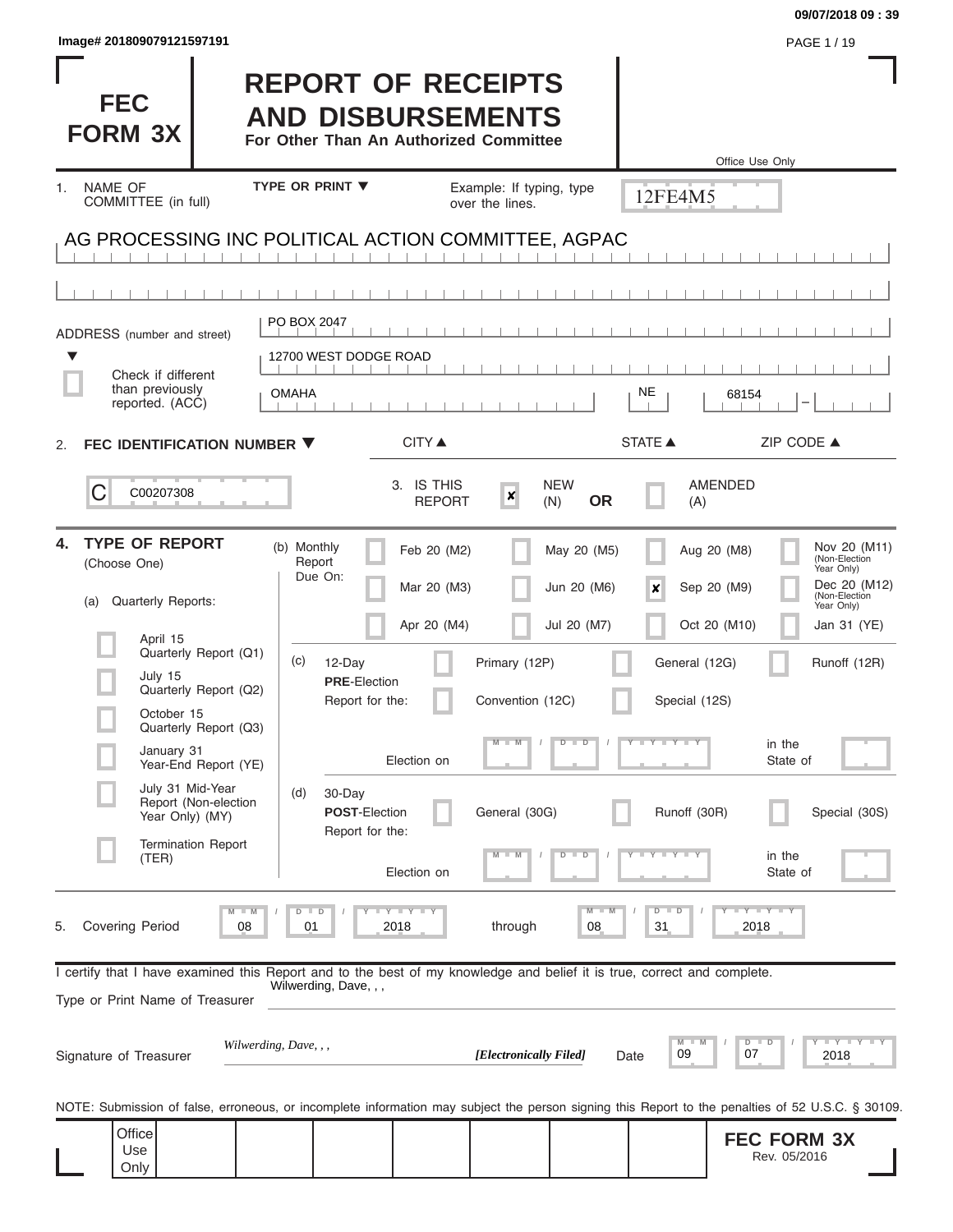✘

#### **SUMMARY PAGE OF RECEIPTS AND DISBURSEMENTS**

## AG PROCESSING INC POLITICAL ACTION COMMITTEE, AGPAC

|    | Image# 201809079121597192                                                                             |                                                      |                                                 |
|----|-------------------------------------------------------------------------------------------------------|------------------------------------------------------|-------------------------------------------------|
|    | FEC Form 3X (Rev. 05/2016)                                                                            | <b>SUMMARY PAGE</b><br>OF RECEIPTS AND DISBURSEMENTS | Page 2                                          |
|    | Write or Type Committee Name                                                                          |                                                      |                                                 |
|    | AG PROCESSING INC POLITICAL ACTION COMMITTEE, AGPAC                                                   |                                                      |                                                 |
|    | 08<br>Report Covering the Period:<br>From:                                                            | 2018<br>01<br>To:                                    | 31<br>2018<br>08                                |
|    |                                                                                                       | <b>COLUMN A</b><br><b>This Period</b>                | <b>COLUMN B</b><br><b>Calendar Year-to-Date</b> |
| 6. | Cash on Hand<br>(a)<br>$-Y - Y - IY$<br>January 1,<br>2018                                            |                                                      | 84862.17                                        |
|    | Cash on Hand at<br>(b)<br>Beginning of Reporting Period                                               | 83047.30                                             |                                                 |
|    | Total Receipts (from Line 19)<br>(c)                                                                  | 3951.42                                              | 28171.20                                        |
|    | Subtotal (add Lines 6(b) and<br>(d)<br>6(c) for Column A and Lines<br>$6(a)$ and $6(c)$ for Column B) | 86998.72                                             | 113033.37                                       |
| 7. | Total Disbursements (from Line 31)                                                                    | 7504.95                                              | 33539.60                                        |
| 8. | Cash on Hand at Close of<br><b>Reporting Period</b><br>(subtract Line $7$ from Line $6(d)$ )          | 79493.77                                             | 79493.77                                        |
| 9. | Debts and Obligations Owed TO<br>the Committee (Itemize all on<br>Schedule C and/or Schedule D)       | 0.00                                                 |                                                 |
|    | 10. Debts and Obligations Owed BY<br>the Committee (Itemize all on<br>Schedule C and/or Schedule D)   | т<br>0.00                                            |                                                 |

This committee has qualified as a multicandidate committee. (see FEC FORM 1M)

### **For further information contact:**

Federal Election Commission 999 E Street, NW Washington, DC 20463

Toll Free 800-424-9530 Local 202-694-1100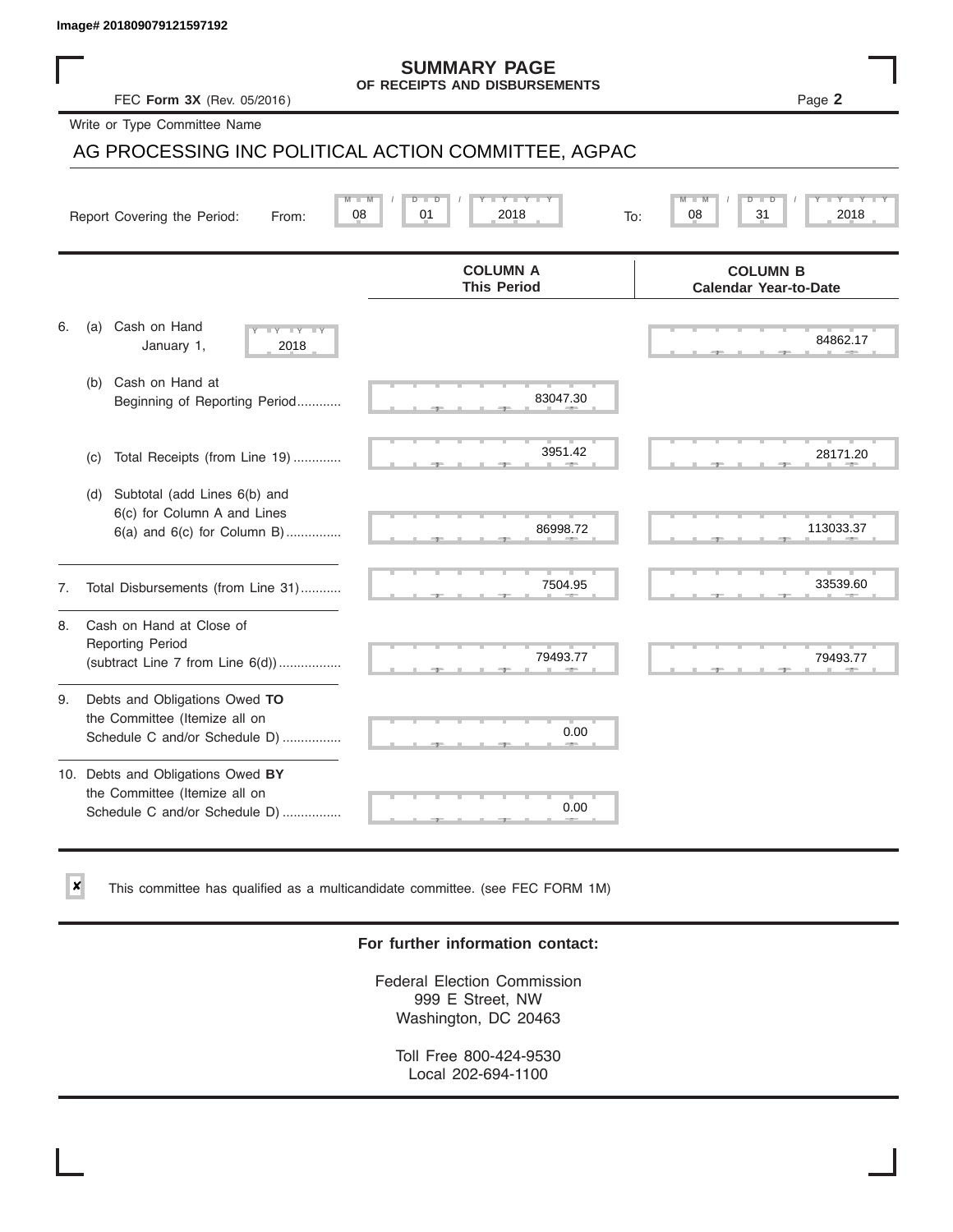| Image# 201809079121597193 |  |  |  |
|---------------------------|--|--|--|
|                           |  |  |  |

### **DETAILED SUMMARY PAGE**

### AG PROCESSING INC POLITICAL ACTION COMMITTEE, AGPAC

|                                                       | <b>DETAILED SUMMARY PAGE</b>                            |                                                 |
|-------------------------------------------------------|---------------------------------------------------------|-------------------------------------------------|
| FEC Form 3X (Rev. 05/2016)                            | of Receipts                                             | Page 3                                          |
| Write or Type Committee Name                          |                                                         |                                                 |
| AG PROCESSING INC POLITICAL ACTION COMMITTEE, AGPAC   |                                                         |                                                 |
| $M - M$<br>08<br>Report Covering the Period:<br>From: | $I - Y - I - Y - I - Y$<br>$D$ $D$<br>01<br>2018<br>To: | <b>LYLYLY</b><br>M<br>D<br>08<br>31<br>2018     |
| I. Receipts                                           | <b>COLUMN A</b><br><b>Total This Period</b>             | <b>COLUMN B</b><br><b>Calendar Year-to-Date</b> |
| 11. Contributions (other than loans) From:            |                                                         |                                                 |
| Individuals/Persons Other<br>(a)                      |                                                         |                                                 |
| <b>Than Political Committees</b>                      | 3045.00                                                 | 12585.00                                        |
| (i) Itemized (use Schedule A)                         |                                                         |                                                 |
|                                                       | 903.00                                                  | 12308.00                                        |
| (iii) TOTAL (add                                      |                                                         |                                                 |
| Lines 11(a)(i) and (ii)▶                              | 3948.00                                                 | 24893.00                                        |
|                                                       |                                                         |                                                 |
| Political Party Committees<br>(b)                     | 0.00                                                    | 0.00                                            |
| <b>Other Political Committees</b><br>(C)              |                                                         |                                                 |
|                                                       | 0.00                                                    | 0.00                                            |
| Total Contributions (add Lines<br>(d)                 |                                                         |                                                 |
| $11(a)(iii)$ , (b), and (c)) (Carry                   | 3948.00                                                 | 24893.00                                        |
|                                                       |                                                         |                                                 |
| 12. Transfers From Affiliated/Other                   | 0.00                                                    | 0.00                                            |
|                                                       |                                                         |                                                 |
|                                                       | 0.00                                                    | 0.00                                            |
|                                                       |                                                         |                                                 |
| 14. Loan Repayments Received                          | 0.00                                                    | 0.00                                            |
| 15. Offsets To Operating Expenditures                 |                                                         |                                                 |
| (Refunds, Rebates, etc.)                              |                                                         |                                                 |
| (Carry Totals to Line 37, page 5)                     | 0.00                                                    | 0.00                                            |
| 16. Refunds of Contributions Made                     |                                                         |                                                 |
| to Federal Candidates and Other                       |                                                         |                                                 |
| Political Committees                                  | 0.00                                                    | 3250.00                                         |
| 17. Other Federal Receipts                            |                                                         |                                                 |
|                                                       | 3.42                                                    | 28.20                                           |
| 18. Transfers from Non-Federal and Levin Funds        |                                                         |                                                 |
| (a) Non-Federal Account                               |                                                         |                                                 |
|                                                       | 0.00                                                    | 0.00                                            |
|                                                       |                                                         |                                                 |
| (b) Levin Funds (from Schedule H5)                    | 0.00                                                    | 0.00                                            |
|                                                       |                                                         |                                                 |
| (c) Total Transfers (add $18(a)$ and $18(b)$ )        | 0.00                                                    | 0.00                                            |
| 19. Total Receipts (add Lines 11(d),                  |                                                         |                                                 |
| 12, 13, 14, 15, 16, 17, and $18(c)$                   | 3951.42                                                 | 28171.20                                        |
|                                                       |                                                         |                                                 |
| 20. Total Federal Receipts                            | 3951.42                                                 | 28171.20                                        |
| (subtract Line 18(c) from Line 19) ▶                  | <b>ARCHITECT</b>                                        |                                                 |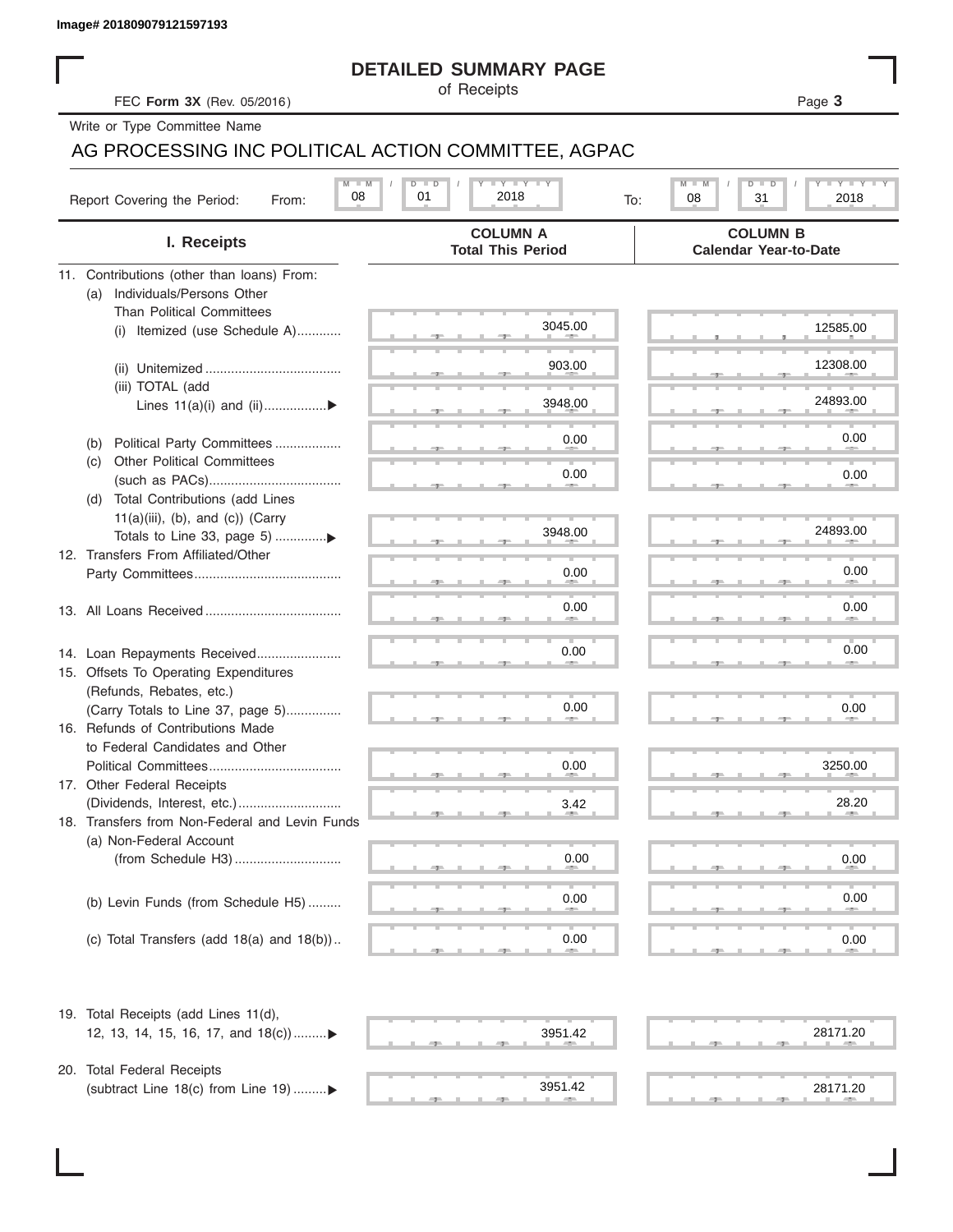ı

### **DETAILED SUMMARY PAGE**

of Disbursements

|      | <b>II. Disbursements</b>                                                                         | <b>COLUMN A</b>          | <b>COLUMN B</b>              |
|------|--------------------------------------------------------------------------------------------------|--------------------------|------------------------------|
|      |                                                                                                  | <b>Total This Period</b> | <b>Calendar Year-to-Date</b> |
|      | 21. Operating Expenditures:<br>(a) Allocated Federal/Non-Federal                                 |                          |                              |
|      | Activity (from Schedule H4)                                                                      |                          |                              |
| (i)  | Federal Share                                                                                    | 0.00                     | 0.00                         |
|      |                                                                                                  |                          |                              |
| (ii) | Non-Federal Share                                                                                | 0.00                     | 0.00                         |
|      | (b) Other Federal Operating                                                                      |                          |                              |
|      |                                                                                                  | 4.95                     | 39.60                        |
|      | (c) Total Operating Expenditures                                                                 |                          | 39.60                        |
|      | (add 21(a)(i), (a)(ii), and (b))                                                                 | 4.95                     |                              |
|      | 22. Transfers to Affiliated/Other Party                                                          | 0.00                     | 0.00                         |
|      | 23. Contributions to                                                                             | <b>START COMPANY</b>     | <b>AREA</b>                  |
|      | Federal Candidates/Committees<br>and Other Political Committees                                  | 7500.00                  | 33500.00                     |
|      | 24. Independent Expenditures                                                                     |                          | <b>AREA</b>                  |
|      |                                                                                                  | 0.00                     | 0.00                         |
|      | 25. Coordinated Party Expenditures<br>$(52 \text{ U.S.C. }$ § 30116(d))                          |                          |                              |
|      |                                                                                                  | 0.00                     | 0.00                         |
|      |                                                                                                  |                          |                              |
|      | 26. Loan Repayments Made                                                                         | 0.00                     | 0.00                         |
|      |                                                                                                  |                          |                              |
|      |                                                                                                  | 0.00                     | 0.00                         |
|      | 28. Refunds of Contributions To:<br>(a) Individuals/Persons Other                                |                          |                              |
|      | Than Political Committees                                                                        | 0.00                     | 0.00                         |
|      |                                                                                                  |                          |                              |
| (b)  | Political Party Committees                                                                       | 0.00                     | 0.00                         |
| (C)  | <b>Other Political Committees</b>                                                                |                          |                              |
|      |                                                                                                  | 0.00                     | 0.00                         |
| (d)  | <b>Total Contribution Refunds</b>                                                                |                          |                              |
|      | (add Lines 28(a), (b), and (c))                                                                  | 0.00                     | 0.00                         |
|      |                                                                                                  |                          |                              |
|      | 29. Other Disbursements (Including                                                               |                          |                              |
|      |                                                                                                  | 0.00                     | 0.00                         |
|      |                                                                                                  |                          |                              |
|      | 30. Federal Election Activity (52 U.S.C. § 30101(20))<br>(a) Allocated Federal Election Activity |                          |                              |
|      | (from Schedule H6)                                                                               |                          |                              |
|      |                                                                                                  |                          |                              |
|      |                                                                                                  | 0.00                     | 0.00                         |
|      | (ii) "Levin" Share                                                                               | 0.00                     | 0.00                         |
| (b)  | Federal Election Activity Paid                                                                   |                          |                              |
|      | Entirely With Federal Funds                                                                      |                          |                              |
| (C)  | Total Federal Election Activity (add                                                             | 0.00                     | 0.00                         |
|      | Lines $30(a)(i)$ , $30(a)(ii)$ and $30(b))$                                                      | 0.00                     |                              |
|      |                                                                                                  |                          | 0.00                         |
|      | 31. Total Disbursements (add Lines 21(c), 22,                                                    |                          |                              |
|      | 23, 24, 25, 26, 27, 28(d), 29 and 30(c))                                                         |                          |                              |
|      |                                                                                                  | 7504.95                  | 33539.60                     |
| 32.  | <b>Total Federal Disbursements</b>                                                               |                          |                              |
|      | (subtract Line 21(a)(ii) and Line 30(a)(ii)                                                      |                          |                              |
|      |                                                                                                  |                          |                              |
|      |                                                                                                  | 7504.95                  | 33539.60                     |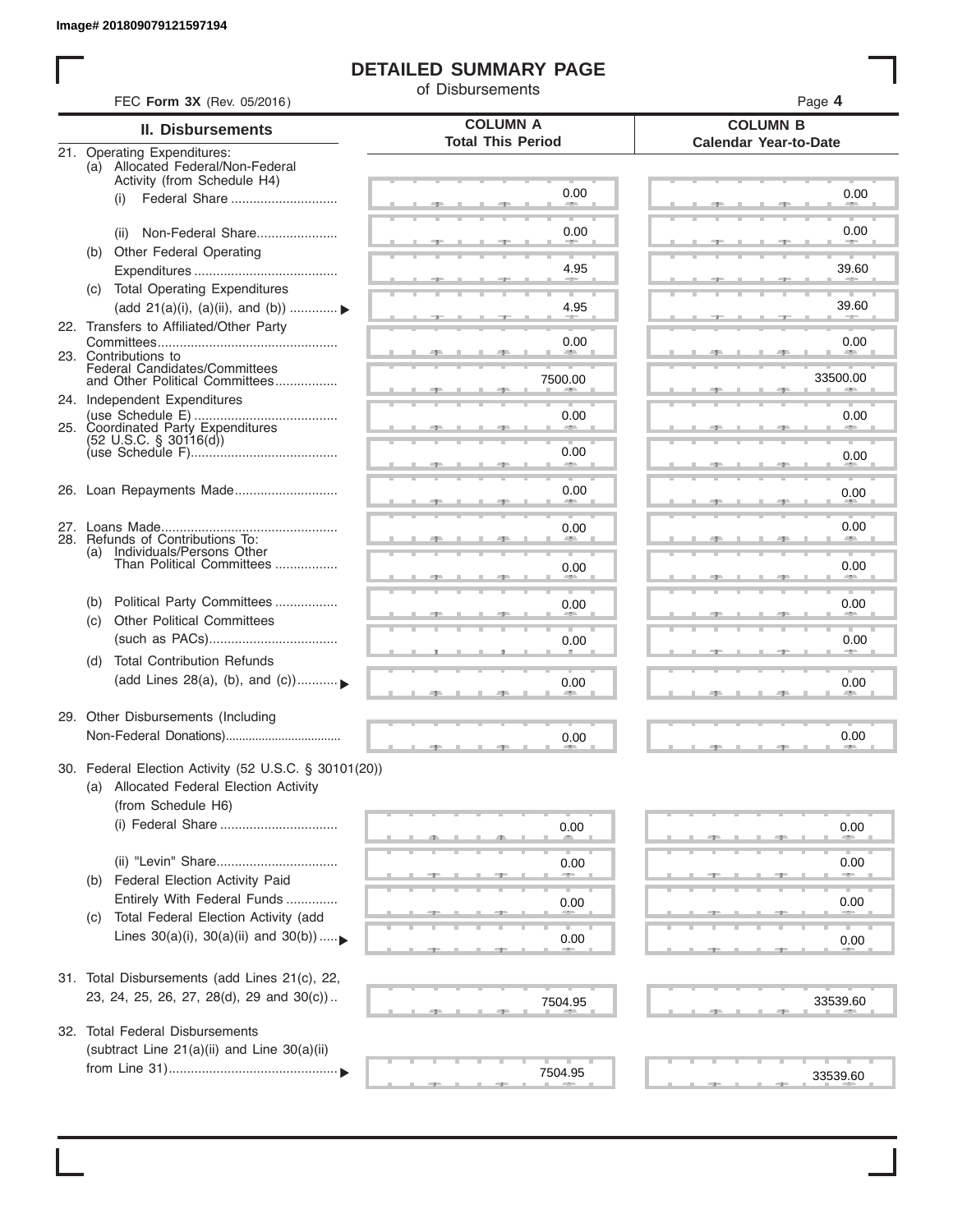I

### **DETAILED SUMMARY PAGE**

of Disbursements

|     | FEC Form 3X (Rev. 05/2016)                                                        | <u>u Disnaiseilleilis</u>                   | Page 5                                          |
|-----|-----------------------------------------------------------------------------------|---------------------------------------------|-------------------------------------------------|
|     | III. Net Contributions/<br><b>Operating Expenditures</b>                          | <b>COLUMN A</b><br><b>Total This Period</b> | <b>COLUMN B</b><br><b>Calendar Year-to-Date</b> |
| 33. | Total Contributions (other than loans)                                            | 3948.00                                     | 24893.00                                        |
| .34 | <b>Total Contribution Refunds</b>                                                 | 0.00                                        | 0.00                                            |
|     | 35. Net Contributions (other than loans)<br>(subtract Line 34 from Line 33)       | 3948.00                                     | 24893.00                                        |
| 36. | <b>Total Federal Operating Expenditures</b><br>(add Line 21(a)(i) and Line 21(b)) | 4.95                                        | 39.60                                           |
|     | 37. Offsets to Operating Expenditures                                             | 0.00                                        | 0.00                                            |
| 38. | Net Operating Expenditures                                                        | 4.95                                        | 39.60                                           |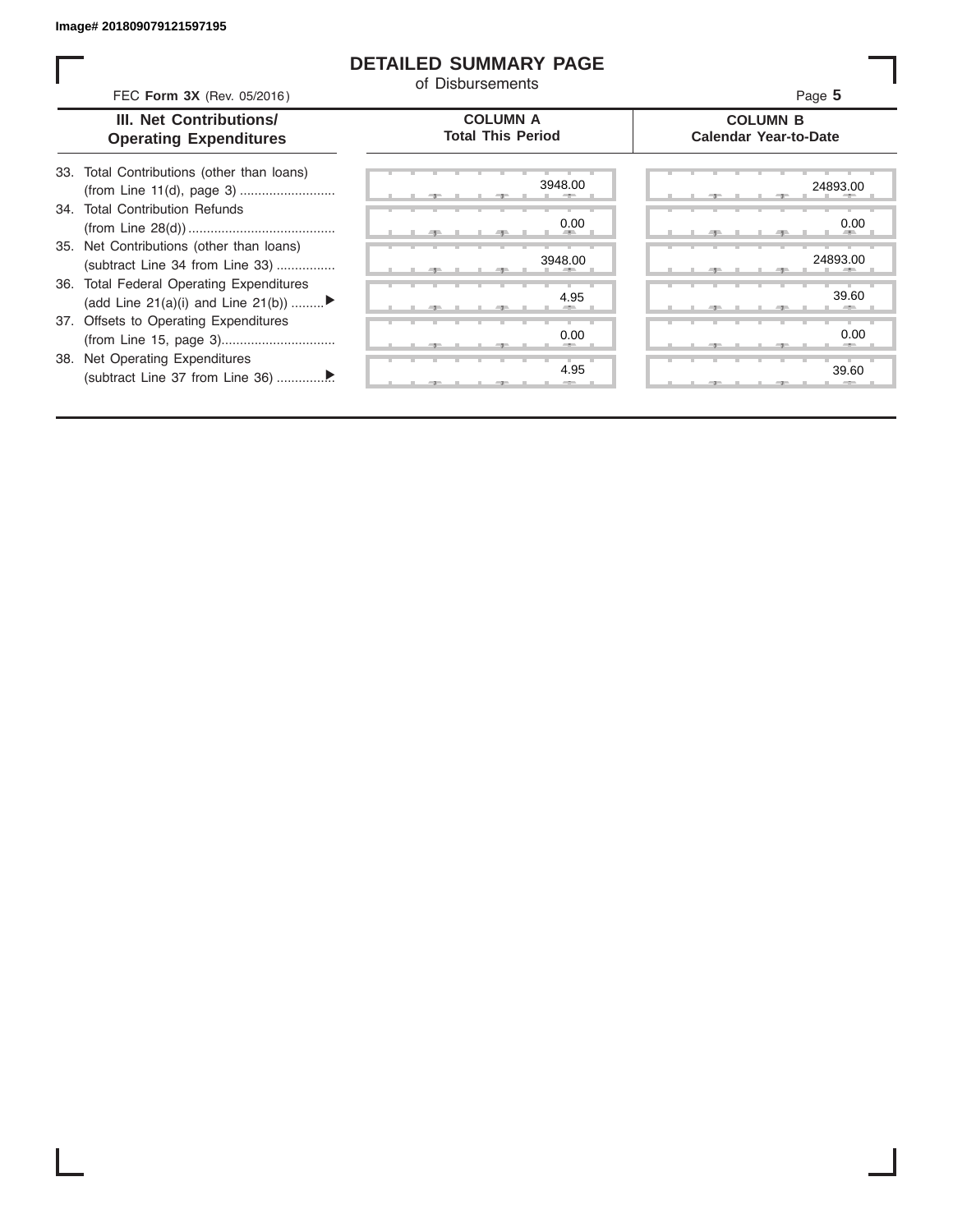## **SCHEDULE A (FEC Form 3X) ITEMIZED RECEIPTS**

| SCHEDULE A (FEC Form 3X)<br><b>ITEMIZED RECEIPTS</b>                                                                                                                                                                                                                                    |                           | Use separate schedule(s)<br>for each category of the         | 19<br>FOR LINE NUMBER:<br>PAGE<br>OF<br>6<br>(check only one)                      |
|-----------------------------------------------------------------------------------------------------------------------------------------------------------------------------------------------------------------------------------------------------------------------------------------|---------------------------|--------------------------------------------------------------|------------------------------------------------------------------------------------|
|                                                                                                                                                                                                                                                                                         |                           | Detailed Summary Page                                        | ×<br>11a<br>11 <sub>b</sub><br>12<br>11 <sub>c</sub><br>14<br>13<br>15<br>16<br>17 |
| Any information copied from such Reports and Statements may not be sold or used by any person for the purpose of soliciting contributions<br>or for commercial purposes, other than using the name and address of any political committee to solicit contributions from such committee. |                           |                                                              |                                                                                    |
| NAME OF COMMITTEE (In Full)<br>AG PROCESSING INC POLITICAL ACTION COMMITTEE, AGPAC                                                                                                                                                                                                      |                           |                                                              |                                                                                    |
| Full Name of Individual (Last, First, Middle Initial) or Full Organization Name<br>Alberts, Troy, , ,<br>А.<br>Mailing Address 12012 N 178th Cir                                                                                                                                        |                           |                                                              | Date of Receipt<br>$M = M$ /<br>$D$ $\Box$ $D$<br>Y TY T                           |
| City                                                                                                                                                                                                                                                                                    | <b>State</b><br><b>NE</b> | Zip Code<br>68007                                            | 08<br>01<br>2018<br>Transaction ID: SA11AI.24364                                   |
| Bennington<br>FEC ID number of contributing<br>federal political committee.                                                                                                                                                                                                             | С                         |                                                              | Amount of Each Receipt this Period<br>60.00                                        |
| Name of Employer (for Individual)<br>Ag Processing Inc<br>Receipt For:                                                                                                                                                                                                                  |                           | Occupation (for Individual)<br>Sr VP Refined Oils            | Memo Item<br>Bi-weekly-pyrl-3@\$20.00                                              |
| Primary<br>General<br>Other (specify) $\blacktriangledown$                                                                                                                                                                                                                              |                           | Aggregate Year-to-Date ▼<br>360.00                           |                                                                                    |
| Full Name of Individual (Last, First, Middle Initial) or Full Organization Name<br><b>B.</b> Caswell, Matthew, W,,<br>Mailing Address 17102 R Circle                                                                                                                                    |                           |                                                              | Date of Receipt<br>$M - M$<br>$D$ $D$<br>$Y - Y - Y$                               |
| City                                                                                                                                                                                                                                                                                    |                           | Zip Code                                                     | 08<br>2018<br>01                                                                   |
| Omaha                                                                                                                                                                                                                                                                                   | State<br><b>NE</b>        | 68135                                                        | Transaction ID: SA11AI.24332<br>Amount of Each Receipt this Period                 |
| FEC ID number of contributing<br>federal political committee.                                                                                                                                                                                                                           | С                         |                                                              | 150.00                                                                             |
| Name of Employer (for Individual)<br>Ag Processing Inc                                                                                                                                                                                                                                  |                           | Occupation (for Individual)<br>Vp Corp Mbr Rel/Govmt/Affairs | Memo Item<br>Bi-weekly-pyrl-3@\$50.00                                              |
| Receipt For:<br>Primary<br>General<br>Other (specify) $\blacktriangledown$                                                                                                                                                                                                              |                           | Aggregate Year-to-Date ▼<br>900.00                           |                                                                                    |
| Full Name of Individual (Last, First, Middle Initial) or Full Organization Name<br><b>C.</b> Choquette, Raymond, , ,                                                                                                                                                                    |                           |                                                              | Date of Receipt                                                                    |
| Mailing Address 21893 Hambsch LN                                                                                                                                                                                                                                                        |                           |                                                              | $D$ $\Box$ $D$<br>$+Y + Y + Y$<br>$M - M$<br>08<br>01<br>2018                      |
| City<br>Gleenwood                                                                                                                                                                                                                                                                       | <b>State</b><br>IA        | Zip Code<br>51534                                            | Transaction ID: SA11AI.24357<br>Amount of Each Receipt this Period                 |
| FEC ID number of contributing<br>federal political committee.                                                                                                                                                                                                                           | С                         |                                                              | 60.00                                                                              |
| Name of Employer (for Individual)<br>Ag Processing Inc<br>Receipt For:                                                                                                                                                                                                                  |                           | Occupation (for Individual)<br>Director Corporate Purchasing | Memo Item<br>Bi-weekly-pyrl-3@\$20.00                                              |
| Primary<br>General<br>Other (specify)                                                                                                                                                                                                                                                   |                           | Aggregate Year-to-Date ▼<br>360.00                           |                                                                                    |
|                                                                                                                                                                                                                                                                                         |                           |                                                              | 270.00                                                                             |
|                                                                                                                                                                                                                                                                                         |                           |                                                              |                                                                                    |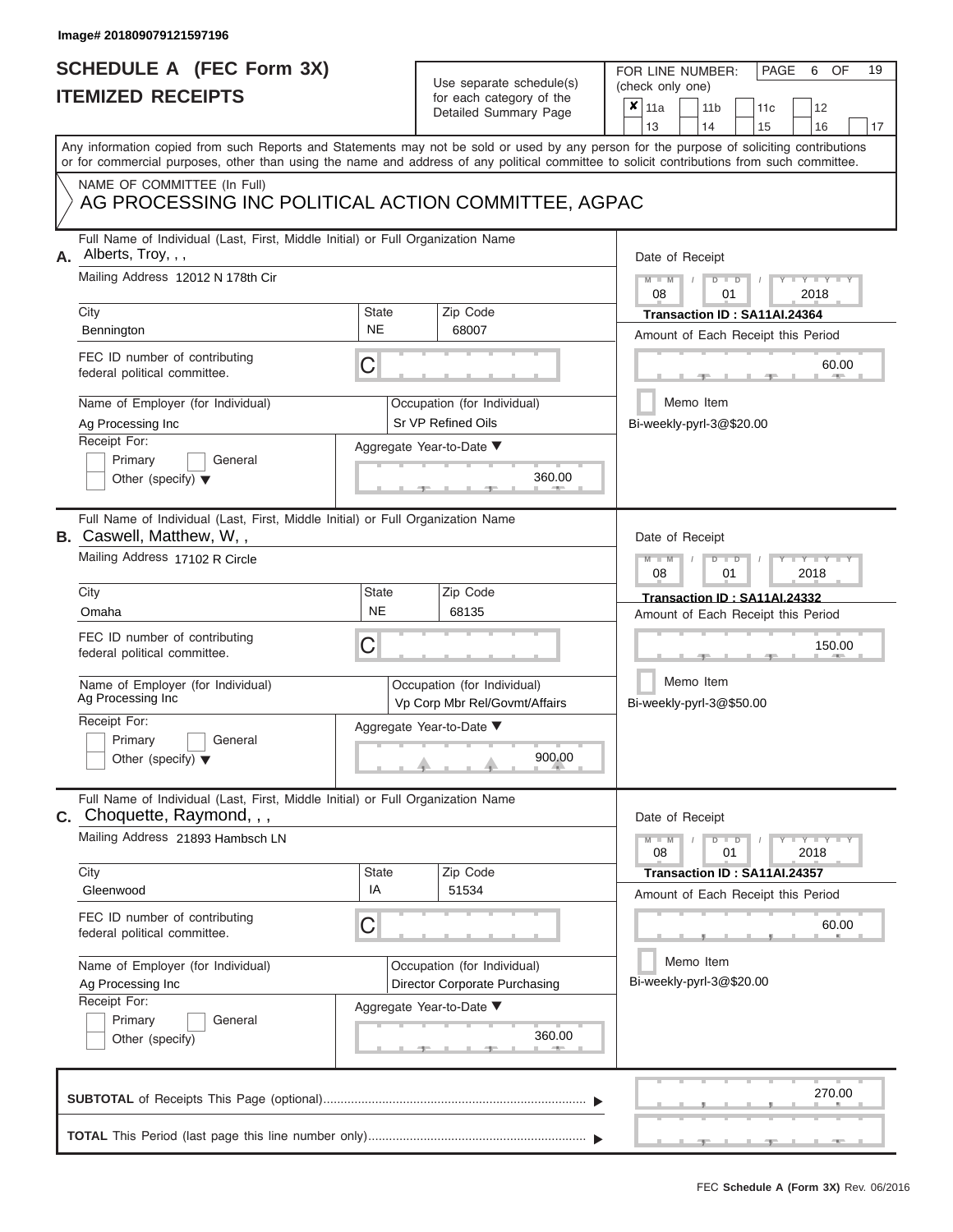## **SCHEDULE A (FEC Form 3X) ITEMIZED RECEIPTS**

## Use separate schedule(s)

| SCHEDULE A (FEC Form 3X)<br><b>ITEMIZED RECEIPTS</b>                                                                                                                                                                                                                                                                                                                               |                                | Use separate schedule(s)<br>for each category of the<br>Detailed Summary Page                                                 | 19<br>FOR LINE NUMBER:<br>PAGE<br>OF<br>7<br>(check only one)<br>$\boldsymbol{x}$<br>11a<br>11 <sub>b</sub><br>12<br>11c                                                                                |
|------------------------------------------------------------------------------------------------------------------------------------------------------------------------------------------------------------------------------------------------------------------------------------------------------------------------------------------------------------------------------------|--------------------------------|-------------------------------------------------------------------------------------------------------------------------------|---------------------------------------------------------------------------------------------------------------------------------------------------------------------------------------------------------|
| Any information copied from such Reports and Statements may not be sold or used by any person for the purpose of soliciting contributions<br>or for commercial purposes, other than using the name and address of any political committee to solicit contributions from such committee.                                                                                            |                                |                                                                                                                               | 16<br>13<br>14<br>15<br>17                                                                                                                                                                              |
| NAME OF COMMITTEE (In Full)<br>AG PROCESSING INC POLITICAL ACTION COMMITTEE, AGPAC                                                                                                                                                                                                                                                                                                 |                                |                                                                                                                               |                                                                                                                                                                                                         |
| Full Name of Individual (Last, First, Middle Initial) or Full Organization Name<br>Coffey, Chuck, T,,<br>А.<br>Mailing Address 54612 202nd St<br>City<br>Pacific Junction<br>FEC ID number of contributing<br>federal political committee.<br>Name of Employer (for Individual)<br>Ag Processing Inc<br>Receipt For:<br>Primary<br>General<br>Other (specify) $\blacktriangledown$ | <b>State</b><br>IA<br>С        | Zip Code<br>51561<br>Occupation (for Individual)<br>Director Corporate Safety<br>Aggregate Year-to-Date ▼<br>360.00           | Date of Receipt<br>$M - M$<br>$D$ $\Box$ $D$<br>$Y - Y - I$<br>08<br>01<br>2018<br>Transaction ID: SA11AI.24337<br>Amount of Each Receipt this Period<br>60.00<br>Memo Item<br>Bi-weekly-pyrl-3@\$20.00 |
| Full Name of Individual (Last, First, Middle Initial) or Full Organization Name<br><b>B.</b> Cronican, Gina, , ,<br>Mailing Address 7710 S 93rd Street<br>City<br>LaVista<br>FEC ID number of contributing<br>federal political committee.<br>Name of Employer (for Individual)<br>Ag Processing Inc<br>Receipt For:<br>Primary<br>General<br>Other (specify) $\blacktriangledown$ | <b>State</b><br><b>NE</b><br>С | Zip Code<br>68128<br>Occupation (for Individual)<br>Mgr Organizational/Mgnt Development<br>Aggregate Year-to-Date ▼<br>360.00 | Date of Receipt<br>$M - M$<br>$D$ $D$<br>Y Y I<br>2018<br>08<br>01<br>Transaction ID: SA11AI.24343<br>Amount of Each Receipt this Period<br>60.00<br>Memo Item<br>Bi-weekly-pyrl-3@\$20.00              |
| Full Name of Individual (Last, First, Middle Initial) or Full Organization Name<br>C. Droescher, Kyle, , ,<br>Mailing Address 222 S 199th St<br>City<br>Elkhorn<br>FEC ID number of contributing<br>federal political committee.<br>Name of Employer (for Individual)<br>Ag Processing Inc<br>Receipt For:<br>Primary<br>General<br>Other (specify)                                | <b>State</b><br><b>NE</b><br>С | Zip Code<br>68022<br>Occupation (for Individual)<br><b>VP Finance</b><br>Aggregate Year-to-Date ▼<br>360.00                   | Date of Receipt<br>$M - M$<br>$D$ $D$<br>$T - Y = Y + Y$<br>08<br>01<br>2018<br>Transaction ID: SA11AI.24351<br>Amount of Each Receipt this Period<br>60.00<br>Memo Item<br>Bi-weekly-pyrl-3@\$20.00    |
|                                                                                                                                                                                                                                                                                                                                                                                    |                                |                                                                                                                               | 180.00                                                                                                                                                                                                  |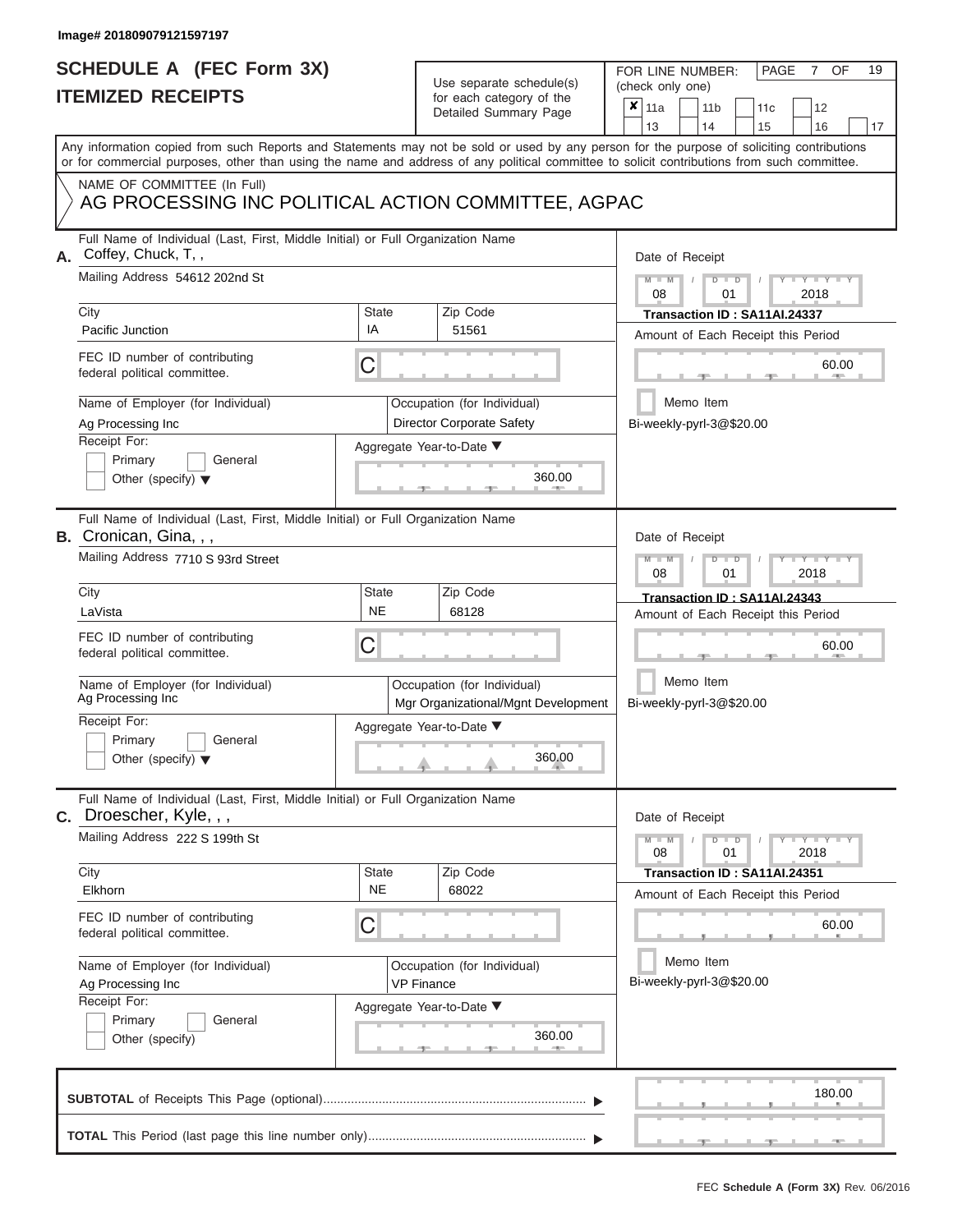# **SCHEDULE A (FEC Form 3X)**

| SCHEDULE A (FEC Form 3X)<br><b>ITEMIZED RECEIPTS</b>                                                                                          |                           | Use separate schedule(s)<br>for each category of the<br>Detailed Summary Page | 19<br>FOR LINE NUMBER:<br>PAGE<br>OF<br>8<br>(check only one)<br>$\boldsymbol{x}$<br>11a<br>11 <sub>b</sub><br>12<br>11c                                                |
|-----------------------------------------------------------------------------------------------------------------------------------------------|---------------------------|-------------------------------------------------------------------------------|-------------------------------------------------------------------------------------------------------------------------------------------------------------------------|
| or for commercial purposes, other than using the name and address of any political committee to solicit contributions from such committee.    |                           |                                                                               | 13<br>14<br>15<br>16<br>17<br>Any information copied from such Reports and Statements may not be sold or used by any person for the purpose of soliciting contributions |
| NAME OF COMMITTEE (In Full)<br>AG PROCESSING INC POLITICAL ACTION COMMITTEE, AGPAC                                                            |                           |                                                                               |                                                                                                                                                                         |
| Full Name of Individual (Last, First, Middle Initial) or Full Organization Name<br>Farley, Jim, C,,<br>А.<br>Mailing Address 2309 S 220th Ave |                           |                                                                               | Date of Receipt<br>$M - M$<br>$D$ $D$<br>Y TYT<br>08<br>2018<br>01                                                                                                      |
| City<br>Elkhorn                                                                                                                               | <b>State</b><br><b>NE</b> | Zip Code<br>68022                                                             | Transaction ID : SA11Al.24347<br>Amount of Each Receipt this Period                                                                                                     |
| FEC ID number of contributing<br>federal political committee.                                                                                 | C                         |                                                                               | 60.00                                                                                                                                                                   |
| Name of Employer (for Individual)<br>Ag Processing Inc<br>Receipt For:                                                                        |                           | Occupation (for Individual)<br>Sr Dir Verg Oils/Co-Products                   | Memo Item<br>Bi-weekly-pyrl-3@\$20.00                                                                                                                                   |
| Primary<br>General<br>Other (specify) $\blacktriangledown$                                                                                    |                           | Aggregate Year-to-Date ▼<br>360.00                                            |                                                                                                                                                                         |
| Full Name of Individual (Last, First, Middle Initial) or Full Organization Name<br><b>B.</b> Gast, David, , ,<br>Mailing Address 17368 S St.  |                           |                                                                               | Date of Receipt<br>$M - M$<br>$D$ $D$<br>$Y$ $Y$ $Y$                                                                                                                    |
| City                                                                                                                                          | <b>State</b>              | Zip Code                                                                      | 2018<br>08<br>01<br>Transaction ID: SA11AI.24367                                                                                                                        |
| Omaha<br>FEC ID number of contributing<br>federal political committee.                                                                        | <b>NE</b><br>C            | 68135                                                                         | Amount of Each Receipt this Period<br>45.00                                                                                                                             |
| Name of Employer (for Individual)<br>Ag Processing Inc                                                                                        |                           | Occupation (for Individual)<br><b>Dir Nutrional Services</b>                  | Memo Item<br>Bi-weekly-pyrl-3@\$15.00                                                                                                                                   |
| Receipt For:<br>Primary<br>General<br>Other (specify) $\blacktriangledown$                                                                    |                           | Aggregate Year-to-Date ▼<br>270.00                                            |                                                                                                                                                                         |
| Full Name of Individual (Last, First, Middle Initial) or Full Organization Name<br>C. Hansen, Steven, C,,                                     |                           |                                                                               | Date of Receipt                                                                                                                                                         |
| Mailing Address 7119 S 173rd St                                                                                                               |                           |                                                                               | $M - M$<br>$D$ $D$<br>$T - Y = T - Y$<br>08<br>01<br>2018                                                                                                               |
| City<br>Omaha                                                                                                                                 | <b>State</b><br><b>NE</b> | Zip Code<br>68136                                                             | Transaction ID: SA11AI.24360<br>Amount of Each Receipt this Period                                                                                                      |
| FEC ID number of contributing<br>federal political committee.                                                                                 | C                         |                                                                               | 60.00                                                                                                                                                                   |
| Name of Employer (for Individual)<br>Ag Processing Inc<br>Receipt For:                                                                        |                           | Occupation (for Individual)<br><b>VP Engineering</b>                          | Memo Item<br>Bi-weekly-pyrl-3@\$20.00                                                                                                                                   |
| Primary<br>General<br>Other (specify)                                                                                                         |                           | Aggregate Year-to-Date ▼<br>360.00                                            |                                                                                                                                                                         |
|                                                                                                                                               |                           |                                                                               | 165.00                                                                                                                                                                  |
|                                                                                                                                               |                           |                                                                               |                                                                                                                                                                         |

8 OF 19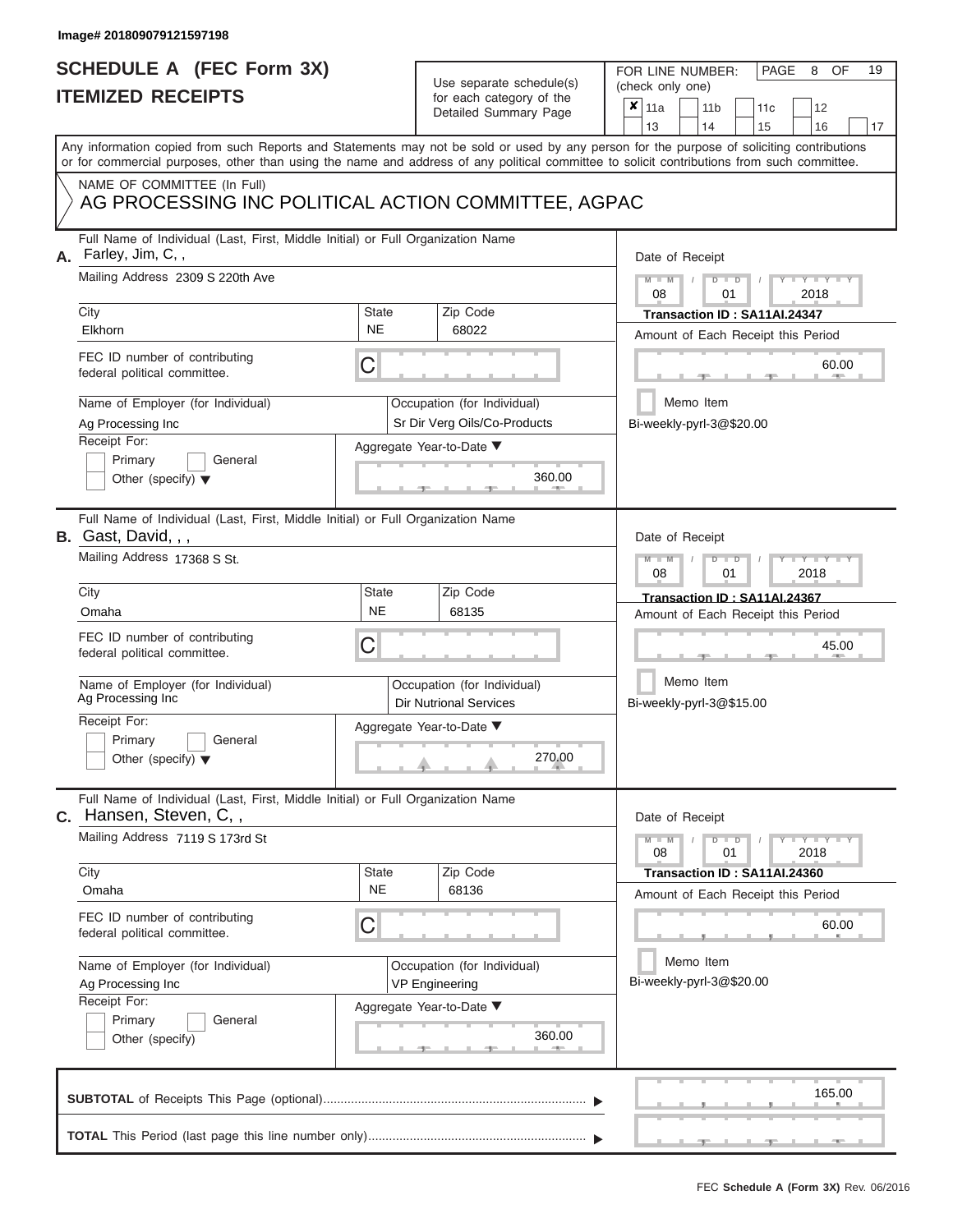# **SCHEDULE A (FEC Form 3X)**

| SCHEDULE A (FEC Form 3X)<br><b>ITEMIZED RECEIPTS</b>                                                                                                                                                                                                                                                                                                                         | Use separate schedule(s)<br>for each category of the<br>Detailed Summary Page                                                                              | 19<br>FOR LINE NUMBER:<br>PAGE<br>OF<br>9<br>(check only one)<br>$\boldsymbol{x}$<br>11a<br>11 <sub>b</sub><br>12<br>11 <sub>c</sub><br>13<br>14<br>15<br>16<br>17                                              |
|------------------------------------------------------------------------------------------------------------------------------------------------------------------------------------------------------------------------------------------------------------------------------------------------------------------------------------------------------------------------------|------------------------------------------------------------------------------------------------------------------------------------------------------------|-----------------------------------------------------------------------------------------------------------------------------------------------------------------------------------------------------------------|
| or for commercial purposes, other than using the name and address of any political committee to solicit contributions from such committee.<br>NAME OF COMMITTEE (In Full)<br>AG PROCESSING INC POLITICAL ACTION COMMITTEE, AGPAC                                                                                                                                             |                                                                                                                                                            | Any information copied from such Reports and Statements may not be sold or used by any person for the purpose of soliciting contributions                                                                       |
| Full Name of Individual (Last, First, Middle Initial) or Full Organization Name<br>Jahn, Gwen, , ,<br>А.<br>Mailing Address 2790 380th St<br>City<br>Manning<br>FEC ID number of contributing<br>federal political committee.<br>Name of Employer (for Individual)<br>Ag Processing Inc<br>Receipt For:<br>Primary<br>General<br>Other (specify) $\blacktriangledown$        | <b>State</b><br>Zip Code<br>IA<br>51455<br>C<br>Occupation (for Individual)<br><b>Accounting Supervisor</b><br>Aggregate Year-to-Date ▼<br>360.00          | Date of Receipt<br>$M - M$ /<br>$D$ $D$<br>Y TY<br>08<br>01<br>2018<br>Transaction ID: SA11AI.24344<br>Amount of Each Receipt this Period<br>60.00<br><b>ARCHITECT</b><br>Memo Item<br>Bi-weekly-pyrl-3@\$20.00 |
| Full Name of Individual (Last, First, Middle Initial) or Full Organization Name<br>B. Johnson, Jodie, , ,<br>Mailing Address 620 North Shore Dr<br>City<br>Hastings<br>FEC ID number of contributing<br>federal political committee.<br>Name of Employer (for Individual)<br>Ag Processing Inc<br>Receipt For:<br>Primary<br>General<br>Other (specify) $\blacktriangledown$ | <b>State</b><br>Zip Code<br><b>NE</b><br>68901<br>C<br>Occupation (for Individual)<br>Merchandising Manager<br>Aggregate Year-to-Date ▼<br>360.00          | Date of Receipt<br>$M - M$<br>$D$ $D$<br>$T - Y = T - Y = T$<br>2018<br>08<br>01<br>Transaction ID: SA11AI.24348<br>Amount of Each Receipt this Period<br>60.00<br>Memo Item<br>Bi-weekly-pyrl-3@\$20.00        |
| Full Name of Individual (Last, First, Middle Initial) or Full Organization Name<br>C. Johnson, Stephen, , ,<br>Mailing Address 26833 Taylor Cir<br>City<br>Valley<br>FEC ID number of contributing<br>federal political committee.<br>Name of Employer (for Individual)<br>VP Information Systems<br>Receipt For:<br>Primary<br>General<br>Other (specify)                   | Zip Code<br><b>State</b><br><b>NE</b><br>68064<br>C<br>Occupation (for Individual)<br>Director Systems & Programming<br>Aggregate Year-to-Date ▼<br>360.00 | Date of Receipt<br>$M - M$<br>$D$ $D$<br>$+Y+Y+Y$<br>01<br>2018<br>08<br>Transaction ID: SA11AI.24361<br>Amount of Each Receipt this Period<br>60.00<br>Memo Item<br>Bi-weekly-pyrl-3@\$20.00                   |
|                                                                                                                                                                                                                                                                                                                                                                              |                                                                                                                                                            | 180.00<br>$-1$                                                                                                                                                                                                  |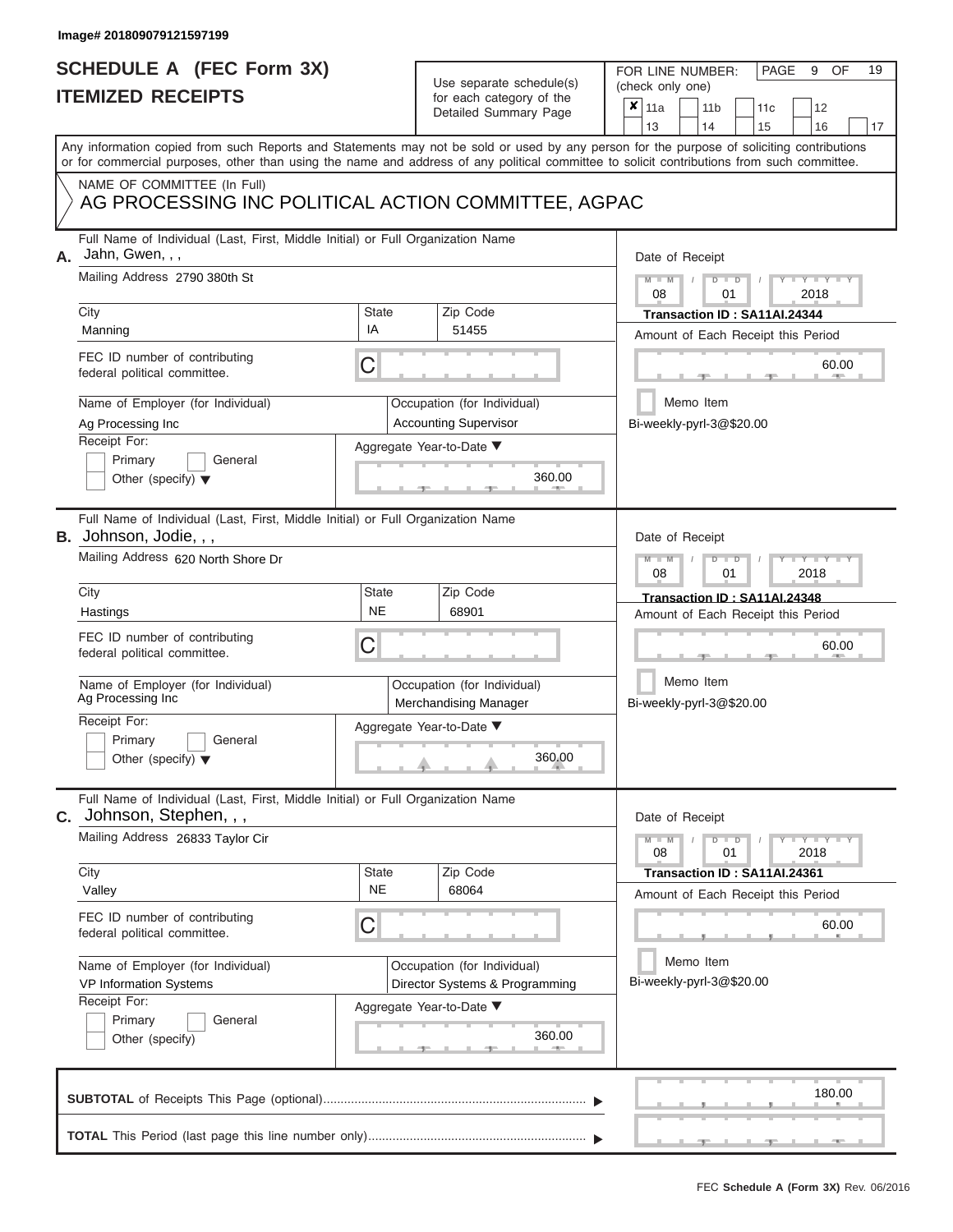# **SCHEDULE A (FEC Form 3X)**

| SCHEDULE A (FEC Form 3X)<br><b>ITEMIZED RECEIPTS</b>                                                                                                                                               |                         | Use separate schedule(s)<br>for each category of the<br>Detailed Summary Page                       | 19<br>FOR LINE NUMBER:<br>PAGE 10 OF<br>(check only one)<br>$\boldsymbol{x}$<br>11a<br>11 <sub>b</sub><br>12<br>11 <sub>c</sub><br>13<br>14                 |
|----------------------------------------------------------------------------------------------------------------------------------------------------------------------------------------------------|-------------------------|-----------------------------------------------------------------------------------------------------|-------------------------------------------------------------------------------------------------------------------------------------------------------------|
| or for commercial purposes, other than using the name and address of any political committee to solicit contributions from such committee.                                                         |                         |                                                                                                     | 15<br>16<br>17<br>Any information copied from such Reports and Statements may not be sold or used by any person for the purpose of soliciting contributions |
| NAME OF COMMITTEE (In Full)<br>AG PROCESSING INC POLITICAL ACTION COMMITTEE, AGPAC                                                                                                                 |                         |                                                                                                     |                                                                                                                                                             |
| Full Name of Individual (Last, First, Middle Initial) or Full Organization Name<br>Johnson, Wayne, , ,<br>Mailing Address 804 Clairmont Cir<br>City<br>Sgt. Bluff<br>FEC ID number of contributing | <b>State</b><br>IA<br>C | Zip Code<br>51054                                                                                   | Date of Receipt<br>$M - M$<br>$D$ $D$<br>Y TY T<br>08<br>2018<br>01<br>Transaction ID : SA11AI.24366<br>Amount of Each Receipt this Period<br>60.00         |
| federal political committee.<br>Name of Employer (for Individual)<br>Ag Processing Inc<br>Receipt For:<br>Primary<br>General<br>Other (specify) $\blacktriangledown$                               |                         | Occupation (for Individual)<br>Regional Merchandising Manager<br>Aggregate Year-to-Date ▼<br>360.00 | Memo Item<br>Bi-weekly-pyrl-3@\$20.00                                                                                                                       |
| Full Name of Individual (Last, First, Middle Initial) or Full Organization Name<br><b>B.</b> Klocke, Nicholas, , ,<br>Mailing Address 205 Topaz Dr                                                 |                         |                                                                                                     | Date of Receipt<br>$M - M$<br>$D$ $D$<br>$Y$ $Y$ $Y$<br>2018<br>08<br>01                                                                                    |
| City<br>Sergeant Bluff<br>FEC ID number of contributing<br>federal political committee.<br>Name of Employer (for Individual)<br>Ag Processing Inc<br>Receipt For:                                  | <b>State</b><br>IA<br>C | Zip Code<br>51054<br>Occupation (for Individual)<br><b>Accounting Manager</b>                       | Transaction ID: SA11AI.24356<br>Amount of Each Receipt this Period<br>60.00<br>Memo Item<br>Bi-weekly-pyrl-3@\$20.00                                        |
| Primary<br>General<br>Other (specify) $\blacktriangledown$                                                                                                                                         |                         | Aggregate Year-to-Date ▼<br>360.00                                                                  |                                                                                                                                                             |
| Full Name of Individual (Last, First, Middle Initial) or Full Organization Name<br>C. Knapp, Gerald, , ,<br>Mailing Address 14522 J Circle<br>City                                                 | <b>State</b>            | Zip Code                                                                                            | Date of Receipt<br>$M - M$<br>$D$ $D$<br>$T - Y = T - Y$<br>08<br>01<br>2018<br>Transaction ID : SA11AI.24345                                               |
| Omaha<br>FEC ID number of contributing<br>federal political committee.                                                                                                                             | <b>NE</b><br>C          | 68137                                                                                               | Amount of Each Receipt this Period<br>60.00                                                                                                                 |
| Name of Employer (for Individual)<br>Ag Processing Inc<br>Receipt For:<br>Primary<br>General<br>Other (specify)                                                                                    |                         | Occupation (for Individual)<br>IS Operating Manager<br>Aggregate Year-to-Date ▼<br>360.00           | Memo Item<br>Bi-weekly-pyrl-3@\$20.00                                                                                                                       |
|                                                                                                                                                                                                    |                         |                                                                                                     | 180.00                                                                                                                                                      |
|                                                                                                                                                                                                    |                         |                                                                                                     |                                                                                                                                                             |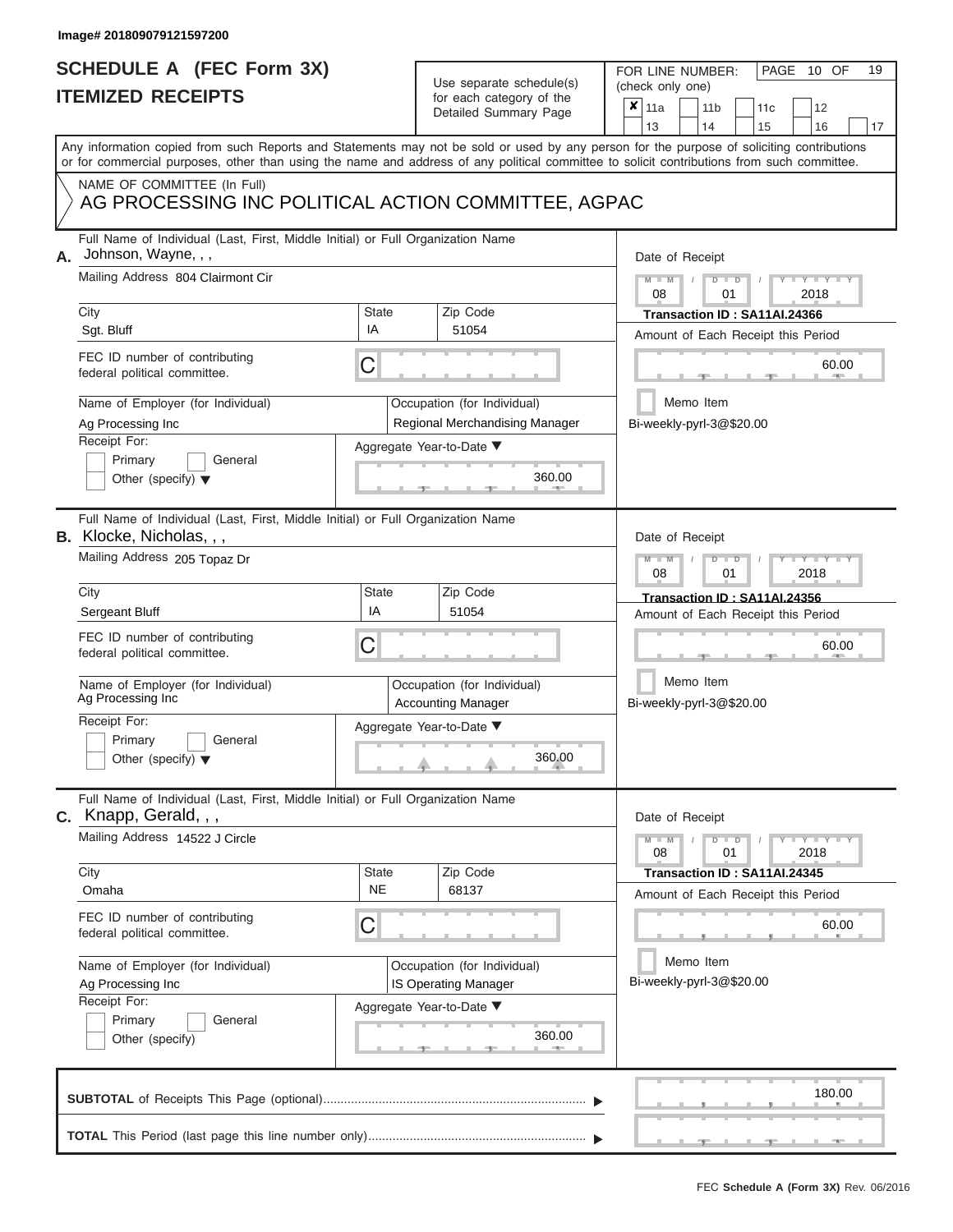# **SCHEDULE A (FEC Form 3X)**

## Use separate schedule(s)

|                                                                                                                                              | SCHEDULE A (FEC Form 3X)<br><b>ITEMIZED RECEIPTS</b>                                                                                                                                                                                                                                    |                           | Use separate schedule(s)<br>for each category of the<br>Detailed Summary Page | 19<br>FOR LINE NUMBER:<br>PAGE<br>11<br>OF<br>(check only one)<br>$\boldsymbol{x}$<br>11a<br>11 <sub>b</sub><br>12<br>11c |
|----------------------------------------------------------------------------------------------------------------------------------------------|-----------------------------------------------------------------------------------------------------------------------------------------------------------------------------------------------------------------------------------------------------------------------------------------|---------------------------|-------------------------------------------------------------------------------|---------------------------------------------------------------------------------------------------------------------------|
|                                                                                                                                              | Any information copied from such Reports and Statements may not be sold or used by any person for the purpose of soliciting contributions<br>or for commercial purposes, other than using the name and address of any political committee to solicit contributions from such committee. |                           |                                                                               | 16<br>13<br>14<br>15<br>17                                                                                                |
|                                                                                                                                              | NAME OF COMMITTEE (In Full)<br>AG PROCESSING INC POLITICAL ACTION COMMITTEE, AGPAC                                                                                                                                                                                                      |                           |                                                                               |                                                                                                                           |
| Full Name of Individual (Last, First, Middle Initial) or Full Organization Name<br>Koch, Roger, L,,<br>А.<br>Mailing Address 9503 S 26th St. |                                                                                                                                                                                                                                                                                         |                           |                                                                               | Date of Receipt<br>$M - M$<br>$D$ $D$<br>$Y - Y - I$<br>08<br>01<br>2018                                                  |
|                                                                                                                                              | City<br><b>Bellevue</b>                                                                                                                                                                                                                                                                 | <b>State</b><br><b>NE</b> | Zip Code<br>68147                                                             | Transaction ID: SA11AI.24358<br>Amount of Each Receipt this Period                                                        |
|                                                                                                                                              | FEC ID number of contributing<br>federal political committee.                                                                                                                                                                                                                           | С                         |                                                                               | 60.00                                                                                                                     |
|                                                                                                                                              | Name of Employer (for Individual)<br>Ag Processing Inc<br>Receipt For:                                                                                                                                                                                                                  |                           | Occupation (for Individual)<br><b>Director Quality Assurance</b>              | Memo Item<br>Bi-weekly-pyrl-3@\$20.00                                                                                     |
|                                                                                                                                              | Primary<br>General<br>Other (specify) $\blacktriangledown$                                                                                                                                                                                                                              |                           | Aggregate Year-to-Date ▼<br>360.00                                            |                                                                                                                           |
|                                                                                                                                              | Full Name of Individual (Last, First, Middle Initial) or Full Organization Name<br><b>B.</b> Lampman, Jeffrey, , ,<br>Mailing Address 1607 Grand St                                                                                                                                     |                           |                                                                               | Date of Receipt<br>$M - M$<br>$D$ $D$<br>Y Y I                                                                            |
|                                                                                                                                              | City                                                                                                                                                                                                                                                                                    | <b>State</b>              | Zip Code                                                                      | 2018<br>08<br>01<br>Transaction ID: SA11AI.24349                                                                          |
|                                                                                                                                              | <b>Webster City</b>                                                                                                                                                                                                                                                                     | IA                        | 50595                                                                         | Amount of Each Receipt this Period                                                                                        |
|                                                                                                                                              | FEC ID number of contributing<br>federal political committee.                                                                                                                                                                                                                           | С                         |                                                                               |                                                                                                                           |
|                                                                                                                                              | Name of Employer (for Individual)<br>Ag Processing Inc                                                                                                                                                                                                                                  |                           | Occupation (for Individual)<br><b>Plant Operations Manager</b>                | Memo Item<br>Bi-weekly-pyrl-3@\$20.00                                                                                     |
|                                                                                                                                              | Receipt For:<br>Primary<br>General                                                                                                                                                                                                                                                      |                           | Aggregate Year-to-Date ▼                                                      |                                                                                                                           |
|                                                                                                                                              | Other (specify) $\blacktriangledown$                                                                                                                                                                                                                                                    |                           | 360.00                                                                        |                                                                                                                           |
|                                                                                                                                              | Full Name of Individual (Last, First, Middle Initial) or Full Organization Name<br><b>C.</b> Lippstreu, Gary, , ,                                                                                                                                                                       |                           |                                                                               | Date of Receipt                                                                                                           |
|                                                                                                                                              | Mailing Address 21210 Arbor Court                                                                                                                                                                                                                                                       |                           |                                                                               | $M - M$<br>$D$ $D$<br>$-1$ $-1$ $-1$ $-1$ $-1$<br>08<br>01<br>2018                                                        |
|                                                                                                                                              | City<br>Elkhorn                                                                                                                                                                                                                                                                         | <b>State</b><br><b>NE</b> | Zip Code<br>68022                                                             | Transaction ID: SA11AI.24346<br>Amount of Each Receipt this Period                                                        |
|                                                                                                                                              | FEC ID number of contributing<br>federal political committee.                                                                                                                                                                                                                           | С                         |                                                                               | 60.00                                                                                                                     |
|                                                                                                                                              | Name of Employer (for Individual)<br>Ag Processing Inc                                                                                                                                                                                                                                  |                           | Occupation (for Individual)<br>Director Internal Audit                        | Memo Item<br>Bi-weekly-pyrl-3@\$20.00                                                                                     |
|                                                                                                                                              | Receipt For:<br>Primary<br>General<br>Other (specify)                                                                                                                                                                                                                                   |                           | Aggregate Year-to-Date ▼<br>360.00                                            |                                                                                                                           |
|                                                                                                                                              |                                                                                                                                                                                                                                                                                         |                           |                                                                               | 180.00                                                                                                                    |
|                                                                                                                                              |                                                                                                                                                                                                                                                                                         |                           |                                                                               | $-1$                                                                                                                      |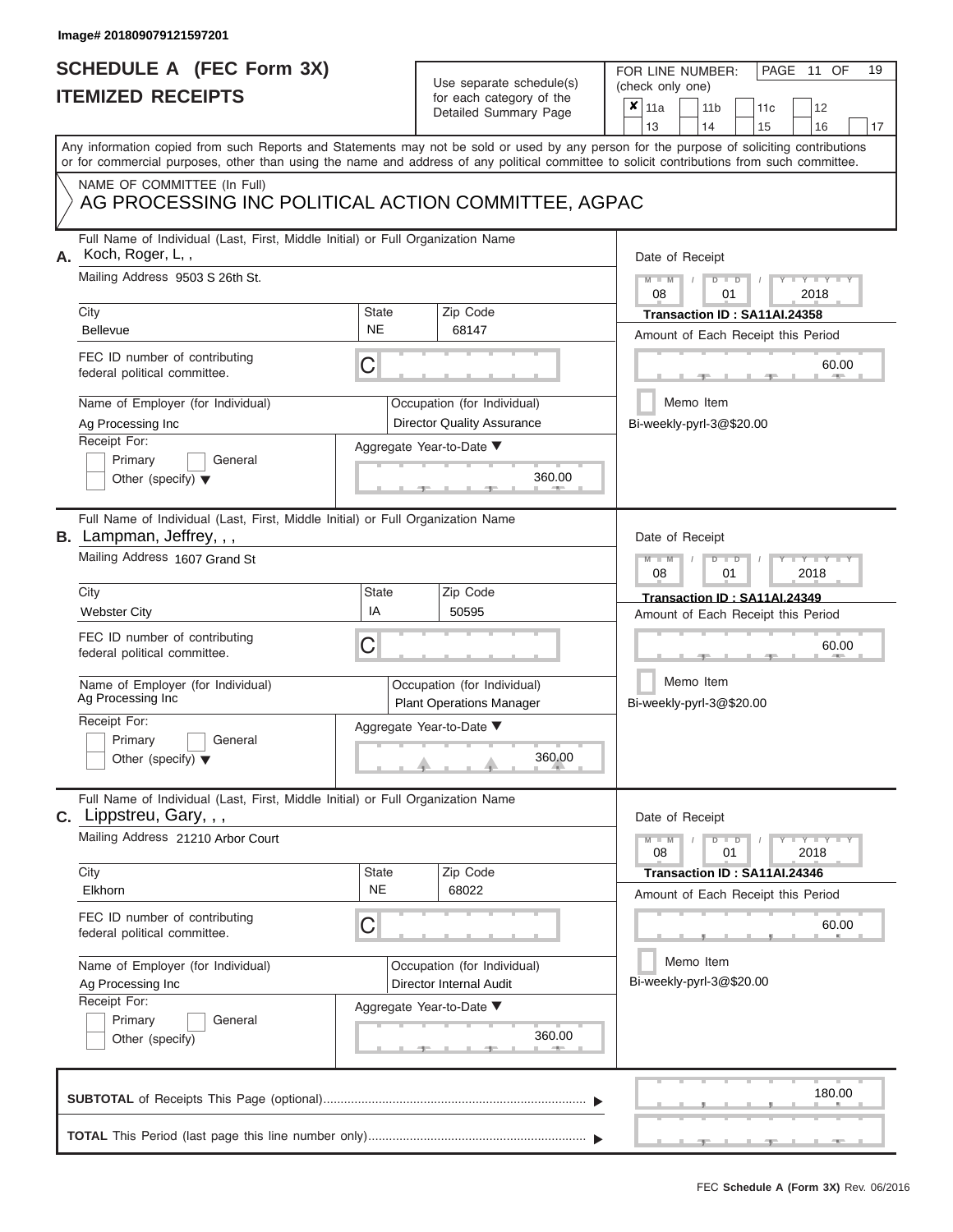# **SCHEDULE A (FEC Form 3X)**

| SCHEDULE A (FEC Form 3X)<br><b>ITEMIZED RECEIPTS</b>                                                                                                                                                                                                                                                                                                                          |                         | Use separate schedule(s)<br>for each category of the<br>Detailed Summary Page                                                | 19<br>FOR LINE NUMBER:<br>PAGE 12 OF<br>(check only one)<br>$\boldsymbol{x}$<br>11a<br>11 <sub>b</sub><br>12<br>11c<br>13<br>14<br>15<br>16<br>17                                                                                                      |
|-------------------------------------------------------------------------------------------------------------------------------------------------------------------------------------------------------------------------------------------------------------------------------------------------------------------------------------------------------------------------------|-------------------------|------------------------------------------------------------------------------------------------------------------------------|--------------------------------------------------------------------------------------------------------------------------------------------------------------------------------------------------------------------------------------------------------|
| Any information copied from such Reports and Statements may not be sold or used by any person for the purpose of soliciting contributions<br>or for commercial purposes, other than using the name and address of any political committee to solicit contributions from such committee.<br>NAME OF COMMITTEE (In Full)<br>AG PROCESSING INC POLITICAL ACTION COMMITTEE, AGPAC |                         |                                                                                                                              |                                                                                                                                                                                                                                                        |
| Full Name of Individual (Last, First, Middle Initial) or Full Organization Name<br>McDermott, Kent, A,,<br>А.<br>Mailing Address PO Box 320<br>City<br>Minden<br>FEC ID number of contributing<br>federal political committee.<br>Name of Employer (for Individual)<br>Ag Processing Inc<br>Receipt For:<br>Primary<br>General<br>Other (specify) $\blacktriangledown$        | State<br>IA<br>С        | Zip Code<br>51553<br>Occupation (for Individual)<br><b>Manager Networking Services</b><br>Aggregate Year-to-Date ▼<br>360.00 | Date of Receipt<br>$M - M$<br>$D$ $D$<br>$Y - Y - I$<br>08<br>01<br>2018<br>Transaction ID: SA11AI.24352<br>Amount of Each Receipt this Period<br>60.00<br><b>ARCHITECT</b><br>Memo Item<br>Bi-weekly-pyrl-3@\$20.00                                   |
| Full Name of Individual (Last, First, Middle Initial) or Full Organization Name<br><b>B.</b> Meierotto, Mark, J,,<br>Mailing Address 3473 Ironwood<br>City<br>Manly<br>FEC ID number of contributing<br>federal political committee.<br>Name of Employer (for Individual)<br>Ag Processing Inc<br>Receipt For:<br>Primary<br>General<br>Other (specify) $\blacktriangledown$  | State<br>IA<br>С        | Zip Code<br>50456<br>Occupation (for Individual)<br><b>Merchandising Manager</b><br>Aggregate Year-to-Date ▼<br>360.00       | Date of Receipt<br>$M - M$<br>$D$ $\Box$ $D$<br>Y Y I<br>2018<br>08<br>01<br>Transaction ID: SA11AI.24353<br>Amount of Each Receipt this Period<br>60.00<br>Memo Item<br>Bi-weekly-pyrl-3@\$20.00                                                      |
| Full Name of Individual (Last, First, Middle Initial) or Full Organization Name<br>C. Meyer, Calvin, , ,<br>Mailing Address 4136 Country Rd 37<br>City<br>Blair<br>FEC ID number of contributing<br>federal political committee.<br>Name of Employer (for Individual)<br>Ag Processing Inc<br>Receipt For:<br>Primary<br>General<br>Other (specify)                           | State<br><b>NE</b><br>С | Zip Code<br>68008<br>Occupation (for Individual)<br><b>Cheif Operating Officer</b><br>Aggregate Year-to-Date ▼<br>960.00     | Date of Receipt<br>$M - M$<br>$\mathbf{I} = \mathbf{Y} - \mathbf{I} - \mathbf{Y} - \mathbf{I}$<br>$D$ $D$<br>01<br>2018<br>08<br>Transaction ID: SA11AI.24330<br>Amount of Each Receipt this Period<br>180.00<br>Memo Item<br>Bi-weekly-pyrl-3@\$60.00 |
|                                                                                                                                                                                                                                                                                                                                                                               |                         |                                                                                                                              | 300.00                                                                                                                                                                                                                                                 |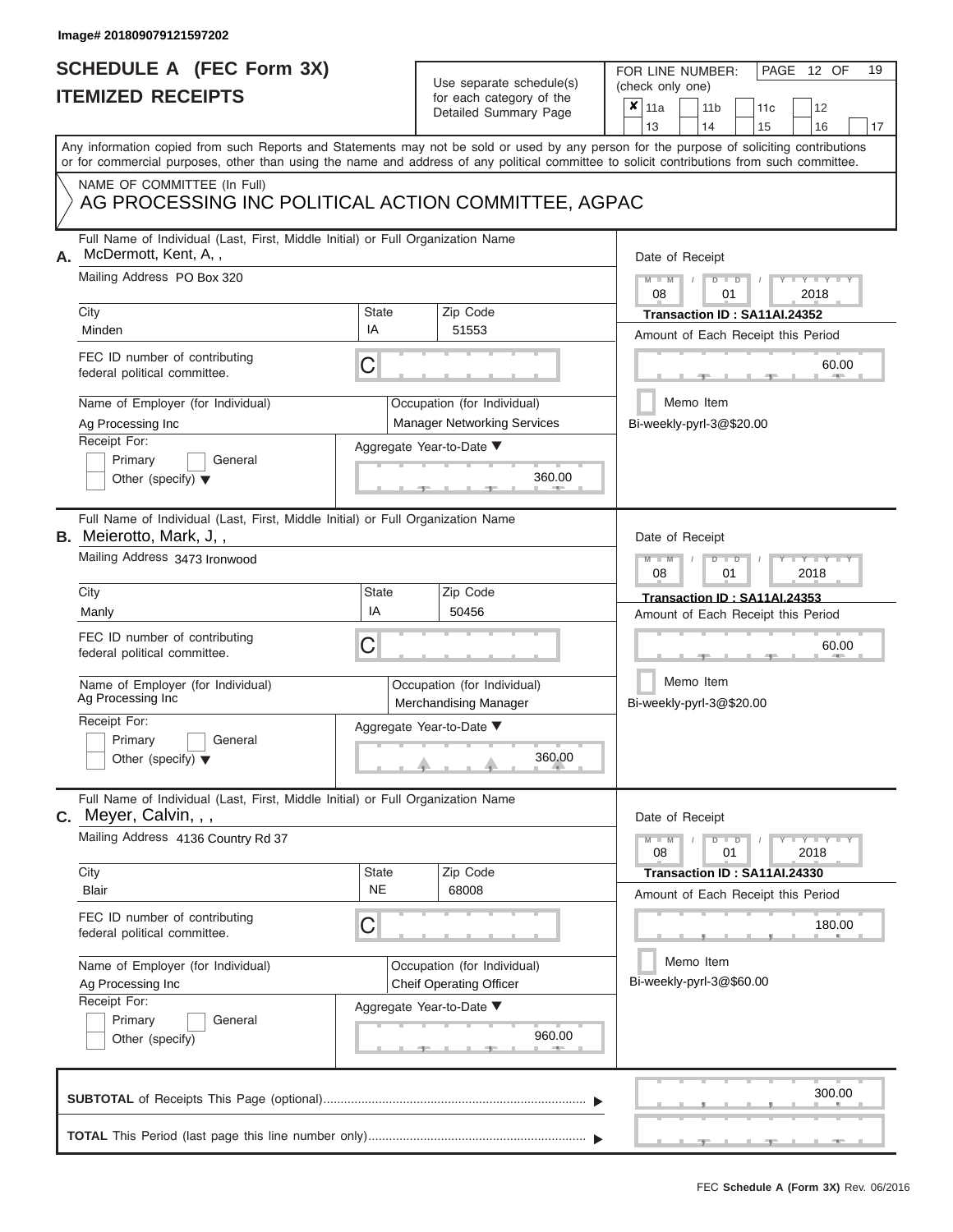# **SCHEDULE A (FEC Form 3X)**

| SCHEDULE A (FEC Form 3X)<br><b>ITEMIZED RECEIPTS</b>                                                                                                                                                                                                                                                                                                                                                          |                         | Use separate schedule(s)<br>for each category of the<br>Detailed Summary Page                                               | 19<br>FOR LINE NUMBER:<br>PAGE<br>13 OF<br>(check only one)<br>$\boldsymbol{x}$<br>11a<br>11 <sub>b</sub><br>11c<br>12<br>13<br>14<br>15<br>16<br>17                                                                                                                                    |  |  |  |  |
|---------------------------------------------------------------------------------------------------------------------------------------------------------------------------------------------------------------------------------------------------------------------------------------------------------------------------------------------------------------------------------------------------------------|-------------------------|-----------------------------------------------------------------------------------------------------------------------------|-----------------------------------------------------------------------------------------------------------------------------------------------------------------------------------------------------------------------------------------------------------------------------------------|--|--|--|--|
| NAME OF COMMITTEE (In Full)<br>AG PROCESSING INC POLITICAL ACTION COMMITTEE, AGPAC                                                                                                                                                                                                                                                                                                                            |                         |                                                                                                                             | Any information copied from such Reports and Statements may not be sold or used by any person for the purpose of soliciting contributions<br>or for commercial purposes, other than using the name and address of any political committee to solicit contributions from such committee. |  |  |  |  |
| Full Name of Individual (Last, First, Middle Initial) or Full Organization Name<br>Monger, Terry, , ,<br>А.<br>Mailing Address 4602 Badger<br>City<br><b>State</b><br><b>MO</b><br>Saint Joseph<br>FEC ID number of contributing<br>С<br>federal political committee.<br>Name of Employer (for Individual)<br>Ag Processing Inc<br>Receipt For:<br>Primary<br>General<br>Other (specify) $\blacktriangledown$ |                         | Zip Code<br>64506<br>Occupation (for Individual)<br><b>Plant Operations Manager I</b><br>Aggregate Year-to-Date ▼<br>360.00 | Date of Receipt<br>$M - M$<br>$D$ $D$<br>$Y - Y - I$<br>08<br>01<br>2018<br>Transaction ID: SA11AI.24365<br>Amount of Each Receipt this Period<br>60.00<br><b>ARCHITECT</b><br>Memo Item<br>Bi-weekly-pyrl-3@\$20.00                                                                    |  |  |  |  |
| Full Name of Individual (Last, First, Middle Initial) or Full Organization Name<br><b>B.</b> Narayanan, Ramanathan, , ,<br>Mailing Address 2012 S 194th St<br>City<br>Omaha<br>FEC ID number of contributing<br>federal political committee.<br>Name of Employer (for Individual)<br>Ag Processing Inc<br>Receipt For:<br>Primary<br>General<br>Other (specify) $\blacktriangledown$                          | State<br><b>NE</b><br>С | Zip Code<br>68130<br>Occupation (for Individual)<br>Dir Refined Oils Ops<br>Aggregate Year-to-Date ▼<br>360.00              | Date of Receipt<br>$M - M$<br>$D$ $\Box$ $D$<br>Y TY<br>2018<br>08<br>01<br>Transaction ID: SA11AI.24359<br>Amount of Each Receipt this Period<br>60.00<br>Memo Item<br>Bi-weekly-pyrl-3@\$20.00                                                                                        |  |  |  |  |
| Full Name of Individual (Last, First, Middle Initial) or Full Organization Name<br>C. Parker, Carl, , ,<br>Mailing Address 17321 M st<br>City<br>Omaha<br>FEC ID number of contributing<br>federal political committee.<br>Name of Employer (for Individual)<br>Ag Processing Inc<br>Receipt For:<br>Primary<br>General<br>Other (specify)                                                                    | State<br><b>NE</b><br>С | Zip Code<br>68135<br>Occupation (for Individual)<br><b>Director Bulk Services</b><br>Aggregate Year-to-Date ▼<br>360.00     | Date of Receipt<br>$M - M$<br>$D$ $D$<br>01<br>2018<br>08<br>Transaction ID: SA11AI.24338<br>Amount of Each Receipt this Period<br>60.00<br>Memo Item<br>Bi-weekly-pyrl-3@\$20.00                                                                                                       |  |  |  |  |
|                                                                                                                                                                                                                                                                                                                                                                                                               |                         |                                                                                                                             | 180.00                                                                                                                                                                                                                                                                                  |  |  |  |  |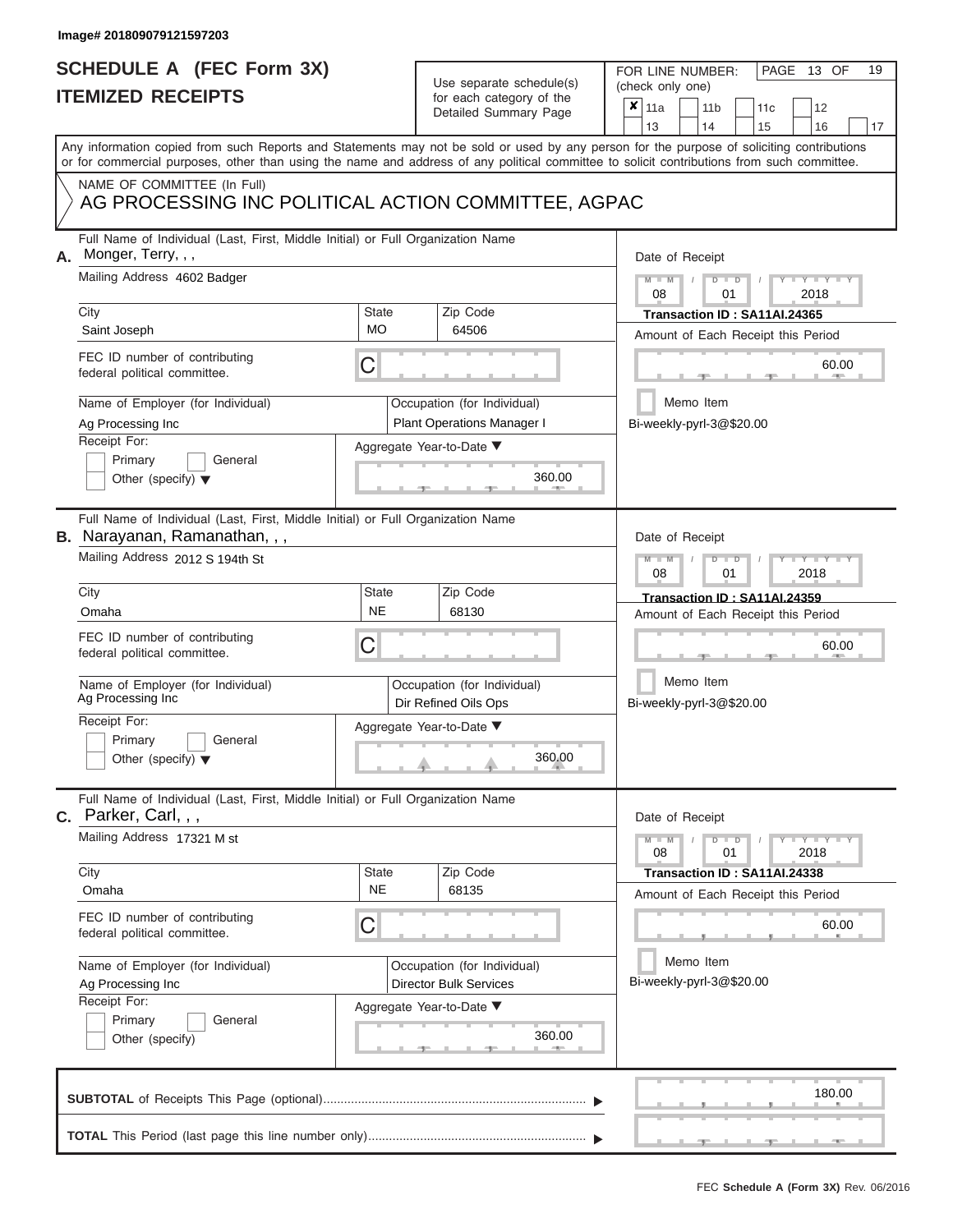## **SCHEDULE A (FEC Form 3X) ITEMIZED RECEIPTS**

| SCHEDULE A (FEC Form 3X)                                                                                                                                                                                                                                                                |                    | Use separate schedule(s)                                               | 19<br>FOR LINE NUMBER:<br>PAGE<br>14 OF<br>(check only one)                                                                                                                                                                                                                                                                                                                                                                                                                                                                          |  |  |  |  |  |
|-----------------------------------------------------------------------------------------------------------------------------------------------------------------------------------------------------------------------------------------------------------------------------------------|--------------------|------------------------------------------------------------------------|--------------------------------------------------------------------------------------------------------------------------------------------------------------------------------------------------------------------------------------------------------------------------------------------------------------------------------------------------------------------------------------------------------------------------------------------------------------------------------------------------------------------------------------|--|--|--|--|--|
| <b>ITEMIZED RECEIPTS</b>                                                                                                                                                                                                                                                                |                    | for each category of the<br>Detailed Summary Page                      | $\boldsymbol{x}$<br>11a<br>11 <sub>b</sub><br>12<br>11 <sub>c</sub><br>13<br>14<br>15<br>16<br>17                                                                                                                                                                                                                                                                                                                                                                                                                                    |  |  |  |  |  |
| Any information copied from such Reports and Statements may not be sold or used by any person for the purpose of soliciting contributions<br>or for commercial purposes, other than using the name and address of any political committee to solicit contributions from such committee. |                    |                                                                        |                                                                                                                                                                                                                                                                                                                                                                                                                                                                                                                                      |  |  |  |  |  |
| NAME OF COMMITTEE (In Full)<br>AG PROCESSING INC POLITICAL ACTION COMMITTEE, AGPAC                                                                                                                                                                                                      |                    |                                                                        |                                                                                                                                                                                                                                                                                                                                                                                                                                                                                                                                      |  |  |  |  |  |
| Full Name of Individual (Last, First, Middle Initial) or Full Organization Name<br>Perry, Sarah, , ,<br>Α.                                                                                                                                                                              |                    |                                                                        | Date of Receipt                                                                                                                                                                                                                                                                                                                                                                                                                                                                                                                      |  |  |  |  |  |
| Mailing Address 6322 S 177th St<br>City                                                                                                                                                                                                                                                 | State              | Zip Code                                                               | $M = M$ /<br>$D$ $D$<br>$Y - Y - I$<br>08<br>01<br>2018<br>Transaction ID: SA11AI.24362                                                                                                                                                                                                                                                                                                                                                                                                                                              |  |  |  |  |  |
| Omaha                                                                                                                                                                                                                                                                                   | <b>NE</b>          | 68135                                                                  | Amount of Each Receipt this Period                                                                                                                                                                                                                                                                                                                                                                                                                                                                                                   |  |  |  |  |  |
| FEC ID number of contributing<br>federal political committee.                                                                                                                                                                                                                           | C                  |                                                                        | 60.00                                                                                                                                                                                                                                                                                                                                                                                                                                                                                                                                |  |  |  |  |  |
| Name of Employer (for Individual)<br>Ag Processing Inc                                                                                                                                                                                                                                  |                    | Occupation (for Individual)<br>Manager Logistic, Veg Oils/Indus Produo | Memo Item<br>Bi-weekly-pyrl-3@\$20.00                                                                                                                                                                                                                                                                                                                                                                                                                                                                                                |  |  |  |  |  |
| Receipt For:                                                                                                                                                                                                                                                                            |                    | Aggregate Year-to-Date ▼                                               |                                                                                                                                                                                                                                                                                                                                                                                                                                                                                                                                      |  |  |  |  |  |
| Primary<br>General<br>Other (specify) $\blacktriangledown$                                                                                                                                                                                                                              |                    | 360.00<br><b>British Administration</b>                                |                                                                                                                                                                                                                                                                                                                                                                                                                                                                                                                                      |  |  |  |  |  |
| Full Name of Individual (Last, First, Middle Initial) or Full Organization Name<br>B. Piper, Adam, , ,<br>Mailing Address 4300 Lake Crest Ct                                                                                                                                            |                    |                                                                        | Date of Receipt                                                                                                                                                                                                                                                                                                                                                                                                                                                                                                                      |  |  |  |  |  |
|                                                                                                                                                                                                                                                                                         |                    |                                                                        | $M - M$<br>$D$ $D$<br>$\blacksquare \blacksquare \blacksquare \blacksquare \blacksquare \blacksquare \blacksquare \blacksquare \blacksquare \blacksquare$<br>2018<br>08<br>01                                                                                                                                                                                                                                                                                                                                                        |  |  |  |  |  |
| City                                                                                                                                                                                                                                                                                    | State              | Zip Code                                                               | Transaction ID: SA11AI.24335                                                                                                                                                                                                                                                                                                                                                                                                                                                                                                         |  |  |  |  |  |
| Saint Joseph                                                                                                                                                                                                                                                                            | OH                 | 64505                                                                  | Amount of Each Receipt this Period                                                                                                                                                                                                                                                                                                                                                                                                                                                                                                   |  |  |  |  |  |
| FEC ID number of contributing<br>federal political committee.                                                                                                                                                                                                                           | С                  |                                                                        | 60.00                                                                                                                                                                                                                                                                                                                                                                                                                                                                                                                                |  |  |  |  |  |
| Name of Employer (for Individual)<br>Ag Processing Inc                                                                                                                                                                                                                                  |                    | Occupation (for Individual)<br>Merchandising Manager                   | Memo Item<br>Bi-weekly-pyrl-3@\$20.00                                                                                                                                                                                                                                                                                                                                                                                                                                                                                                |  |  |  |  |  |
| Receipt For:                                                                                                                                                                                                                                                                            |                    | Aggregate Year-to-Date ▼                                               |                                                                                                                                                                                                                                                                                                                                                                                                                                                                                                                                      |  |  |  |  |  |
| Primary<br>General<br>Other (specify) $\blacktriangledown$                                                                                                                                                                                                                              |                    | 360.00                                                                 |                                                                                                                                                                                                                                                                                                                                                                                                                                                                                                                                      |  |  |  |  |  |
| Full Name of Individual (Last, First, Middle Initial) or Full Organization Name<br>$C.$ Quick, Scott, $, ,$                                                                                                                                                                             |                    |                                                                        | Date of Receipt                                                                                                                                                                                                                                                                                                                                                                                                                                                                                                                      |  |  |  |  |  |
| Mailing Address 122 East Diagonal St                                                                                                                                                                                                                                                    |                    |                                                                        | $M - M$<br>$\blacksquare$ $\blacksquare$ $\blacksquare$ $\blacksquare$ $\blacksquare$ $\blacksquare$ $\blacksquare$ $\blacksquare$ $\blacksquare$ $\blacksquare$ $\blacksquare$ $\blacksquare$ $\blacksquare$ $\blacksquare$ $\blacksquare$ $\blacksquare$ $\blacksquare$ $\blacksquare$ $\blacksquare$ $\blacksquare$ $\blacksquare$ $\blacksquare$ $\blacksquare$ $\blacksquare$ $\blacksquare$ $\blacksquare$ $\blacksquare$ $\blacksquare$ $\blacksquare$ $\blacksquare$ $\blacksquare$ $\blacks$<br>$D$ $D$<br>08<br>2018<br>01 |  |  |  |  |  |
| City<br>Dawson                                                                                                                                                                                                                                                                          | State<br><b>MN</b> | Zip Code<br>56232                                                      | Transaction ID: SA11AI.24363<br>Amount of Each Receipt this Period                                                                                                                                                                                                                                                                                                                                                                                                                                                                   |  |  |  |  |  |
| FEC ID number of contributing<br>federal political committee.                                                                                                                                                                                                                           | C                  |                                                                        | 60.00                                                                                                                                                                                                                                                                                                                                                                                                                                                                                                                                |  |  |  |  |  |
| Name of Employer (for Individual)<br>Ag Processing Inc                                                                                                                                                                                                                                  |                    | Occupation (for Individual)<br><b>Marketing Manager</b>                | Memo Item<br>Bi-weekly-pyrl-3@\$20.00                                                                                                                                                                                                                                                                                                                                                                                                                                                                                                |  |  |  |  |  |
| Receipt For:<br>Primary<br>General<br>Other (specify)                                                                                                                                                                                                                                   |                    | Aggregate Year-to-Date ▼<br>360.00                                     |                                                                                                                                                                                                                                                                                                                                                                                                                                                                                                                                      |  |  |  |  |  |
|                                                                                                                                                                                                                                                                                         |                    |                                                                        | 180.00                                                                                                                                                                                                                                                                                                                                                                                                                                                                                                                               |  |  |  |  |  |
|                                                                                                                                                                                                                                                                                         |                    |                                                                        |                                                                                                                                                                                                                                                                                                                                                                                                                                                                                                                                      |  |  |  |  |  |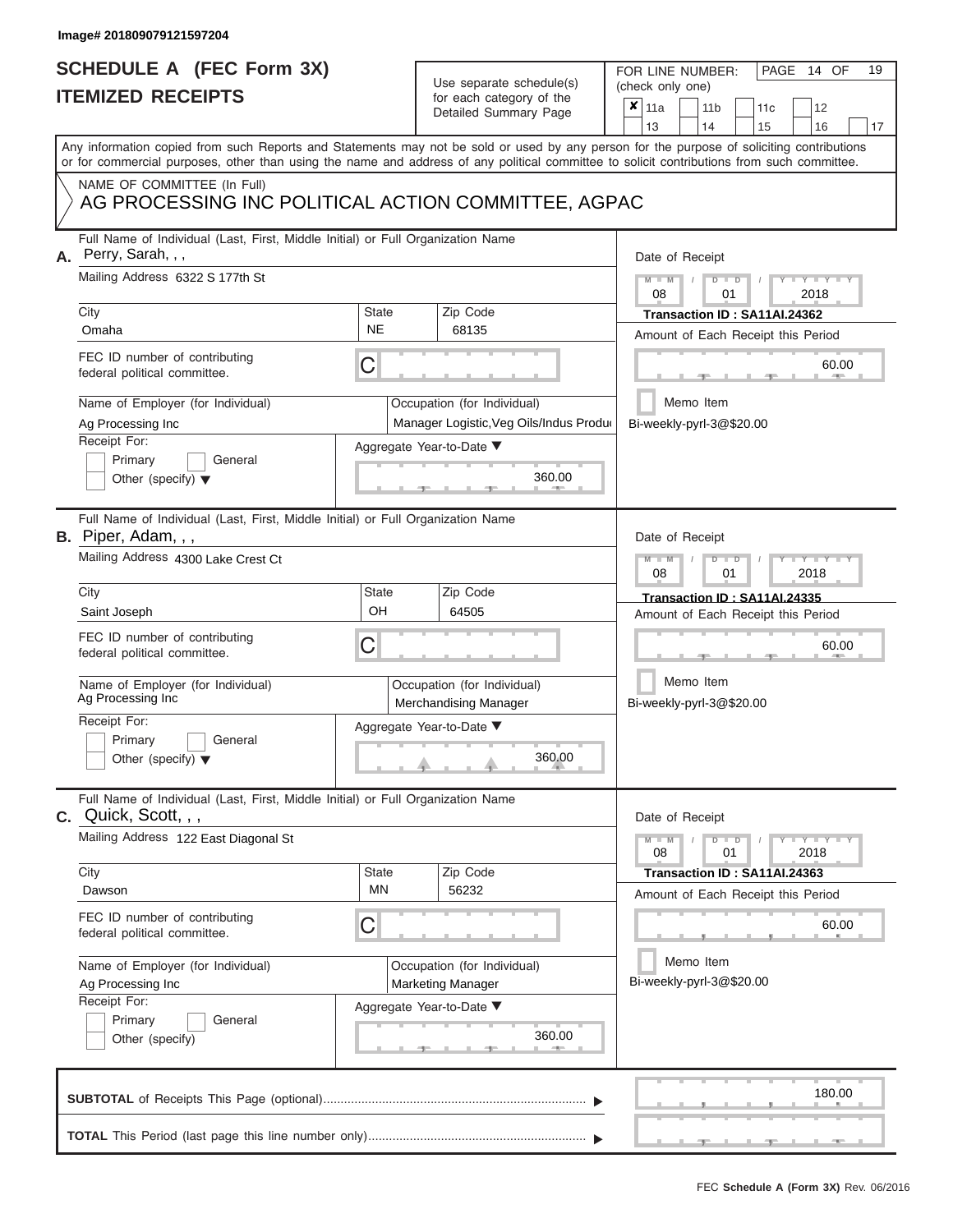# **SCHEDULE A (FEC Form 3X)**

| SCHEDULE A (FEC Form 3X)<br><b>ITEMIZED RECEIPTS</b>                                                                                            |                                                           | Use separate schedule(s)<br>for each category of the<br>Detailed Summary Page          | 19<br>FOR LINE NUMBER:<br>PAGE<br>15 OF<br>(check only one)<br>$\boldsymbol{x}$<br>11a<br>11 <sub>b</sub><br>12<br>11c                                                  |
|-------------------------------------------------------------------------------------------------------------------------------------------------|-----------------------------------------------------------|----------------------------------------------------------------------------------------|-------------------------------------------------------------------------------------------------------------------------------------------------------------------------|
| or for commercial purposes, other than using the name and address of any political committee to solicit contributions from such committee.      |                                                           |                                                                                        | 13<br>14<br>15<br>16<br>17<br>Any information copied from such Reports and Statements may not be sold or used by any person for the purpose of soliciting contributions |
| NAME OF COMMITTEE (In Full)<br>AG PROCESSING INC POLITICAL ACTION COMMITTEE, AGPAC                                                              |                                                           |                                                                                        |                                                                                                                                                                         |
| Full Name of Individual (Last, First, Middle Initial) or Full Organization Name<br>Ramsey, John, , ,<br>А.<br>Mailing Address 1103 Elm St       |                                                           |                                                                                        | Date of Receipt<br>$M - M$<br>$D$ $D$<br>$Y - Y - I$<br>08<br>01<br>2018                                                                                                |
| City<br>Manning                                                                                                                                 | <b>State</b><br>IA                                        | Zip Code<br>51455                                                                      | Transaction ID: SA11AI.24334<br>Amount of Each Receipt this Period                                                                                                      |
| FEC ID number of contributing<br>federal political committee.                                                                                   | C                                                         |                                                                                        | 75.00                                                                                                                                                                   |
| Name of Employer (for Individual)<br>Ag Processing Inc<br>Receipt For:<br>General                                                               |                                                           | Occupation (for Individual)<br><b>Plant Superintendent</b><br>Aggregate Year-to-Date ▼ | Memo Item<br>Bi-weekly-pyrl-3@\$25.00                                                                                                                                   |
| Primary<br>Other (specify) $\blacktriangledown$                                                                                                 |                                                           | 450.00                                                                                 |                                                                                                                                                                         |
| Full Name of Individual (Last, First, Middle Initial) or Full Organization Name<br>B. Rever, John, , ,<br>Mailing Address 4711 N Heatherwood Dr |                                                           |                                                                                        | Date of Receipt<br>$M - M$<br>$D$ $\Box$ $D$<br>Y Y I                                                                                                                   |
| City                                                                                                                                            | State                                                     | Zip Code                                                                               | 2018<br>08<br>01<br>Transaction ID: SA11AI.24350                                                                                                                        |
| St. Joseph<br>FEC ID number of contributing<br>federal political committee.                                                                     | <b>MO</b><br>С                                            | 64506                                                                                  | Amount of Each Receipt this Period<br>60.00                                                                                                                             |
| Name of Employer (for Individual)<br>Ag Processing Inc                                                                                          | Occupation (for Individual)<br>Plant Operations Manager I |                                                                                        | Memo Item<br>Bi-weekly-pyrl-3@\$20.00                                                                                                                                   |
| Receipt For:<br>Primary<br>General<br>Other (specify) $\blacktriangledown$                                                                      |                                                           | Aggregate Year-to-Date ▼<br>360.00                                                     |                                                                                                                                                                         |
| Full Name of Individual (Last, First, Middle Initial) or Full Organization Name<br><b>C.</b> Sandeen, Mark, , ,                                 |                                                           |                                                                                        | Date of Receipt                                                                                                                                                         |
| Mailing Address 12910 N 185th                                                                                                                   |                                                           |                                                                                        | $M - M$<br>$D$ $D$<br>$\mathbf{I} = \mathbf{Y} - \mathbf{I} - \mathbf{Y} - \mathbf{I}$<br>01<br>2018<br>08                                                              |
| City<br>Bennington                                                                                                                              | State<br><b>NE</b>                                        | Zip Code<br>68007                                                                      | Transaction ID: SA11AI.24354<br>Amount of Each Receipt this Period                                                                                                      |
| FEC ID number of contributing<br>federal political committee.                                                                                   | С                                                         |                                                                                        | 60.00                                                                                                                                                                   |
| Name of Employer (for Individual)<br>Ag Processing Inc                                                                                          |                                                           | Occupation (for Individual)<br>Sr VP Soybean Processing                                | Memo Item<br>Bi-weekly-pyrl-3@\$20.00                                                                                                                                   |
| Receipt For:<br>Primary<br>General<br>Other (specify)                                                                                           |                                                           | Aggregate Year-to-Date ▼<br>360.00                                                     |                                                                                                                                                                         |
|                                                                                                                                                 |                                                           |                                                                                        | 195.00                                                                                                                                                                  |
|                                                                                                                                                 |                                                           |                                                                                        |                                                                                                                                                                         |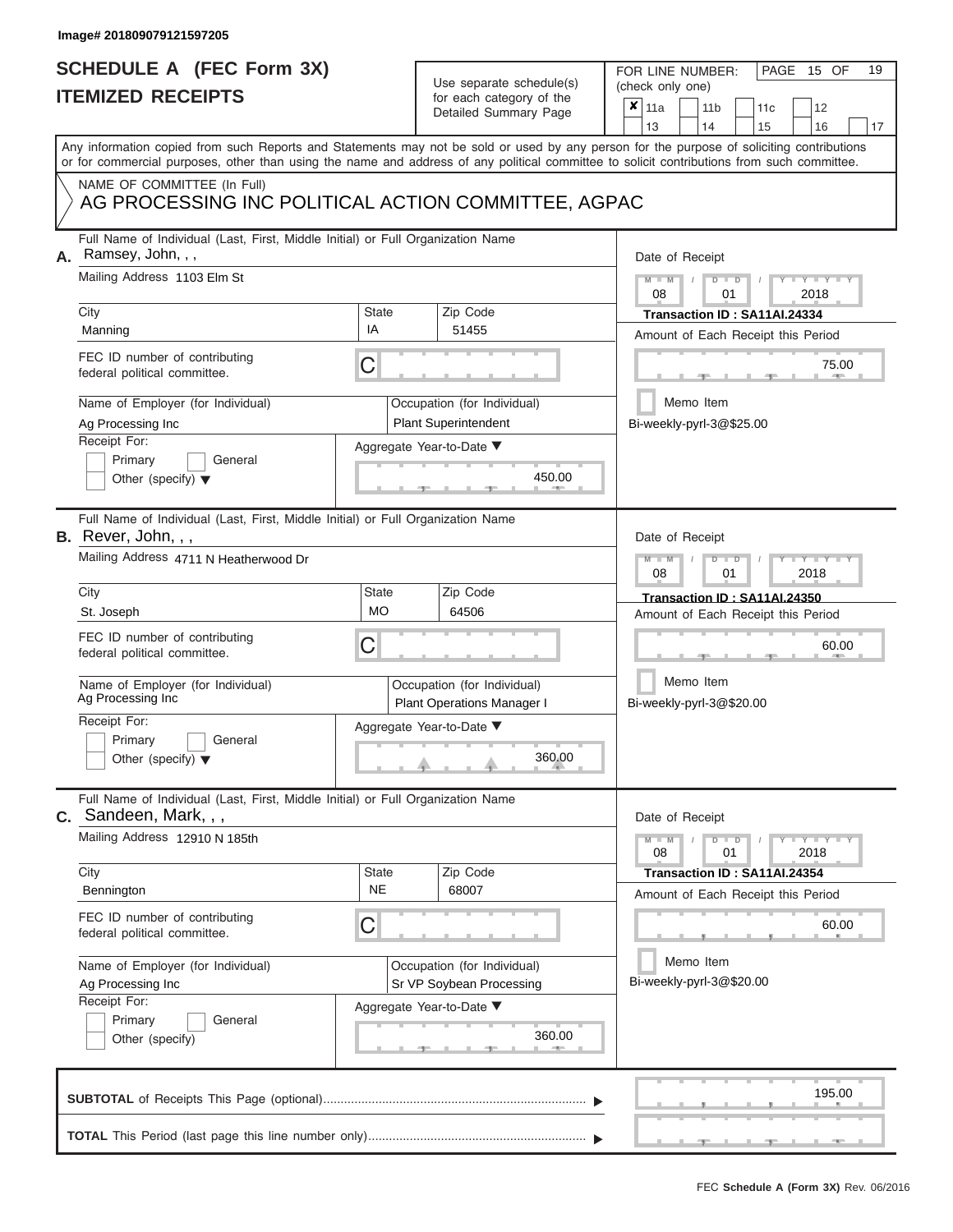### **SCHEDULE A (FEC Form 3X) ITEMIZED RECEIPTS**

## Use separate schedule(s)

FOR LINE NUMBER:<br>(check only one)

PAGE 16 OF 19

| IIEMIZED KEUEIPIS<br>for each category of the<br>Detailed Summary Page |                                                                                                                                                                                                                                                                                                                                                                                    |                                |  |                                                                                                            |                            | $\pmb{\times}$                                                                                                                                                                                   | 11a<br>13                                                 |  | 11 <sub>b</sub><br>14                                                   | 11c<br>15                                                                                       |      | 12<br>16              | 17 |
|------------------------------------------------------------------------|------------------------------------------------------------------------------------------------------------------------------------------------------------------------------------------------------------------------------------------------------------------------------------------------------------------------------------------------------------------------------------|--------------------------------|--|------------------------------------------------------------------------------------------------------------|----------------------------|--------------------------------------------------------------------------------------------------------------------------------------------------------------------------------------------------|-----------------------------------------------------------|--|-------------------------------------------------------------------------|-------------------------------------------------------------------------------------------------|------|-----------------------|----|
|                                                                        | Any information copied from such Reports and Statements may not be sold or used by any person for the purpose of soliciting contributions<br>or for commercial purposes, other than using the name and address of any political committee to solicit contributions from such committee.                                                                                            |                                |  |                                                                                                            |                            |                                                                                                                                                                                                  |                                                           |  |                                                                         |                                                                                                 |      |                       |    |
|                                                                        | NAME OF COMMITTEE (In Full)<br>AG PROCESSING INC POLITICAL ACTION COMMITTEE, AGPAC                                                                                                                                                                                                                                                                                                 |                                |  |                                                                                                            |                            |                                                                                                                                                                                                  |                                                           |  |                                                                         |                                                                                                 |      |                       |    |
| А.                                                                     | Full Name of Individual (Last, First, Middle Initial) or Full Organization Name<br>Schaffer, Christian, , ,<br>Mailing Address 13804 S 22nd St<br>Apt. 306<br>City<br><b>Bellevue</b><br>FEC ID number of contributing<br>federal political committee.<br>Name of Employer (for Individual)<br>Ag Processing Inc<br>Receipt For:                                                   | <b>State</b><br><b>NE</b><br>C |  | Zip Code<br>68123<br>Occupation (for Individual)<br>Sr VP Ag Products<br>Aggregate Year-to-Date ▼          |                            | Date of Receipt<br>$M - M$<br>$Y - Y - I$<br>$D$ $D$<br>08<br>01<br>2018<br>Transaction ID: SA11AI.24339<br>Amount of Each Receipt this Period<br>60.00<br>Memo Item<br>Bi-weekly-pyrl-3@\$20.00 |                                                           |  |                                                                         |                                                                                                 |      |                       |    |
|                                                                        | Primary<br>General<br>Other (specify) $\blacktriangledown$                                                                                                                                                                                                                                                                                                                         |                                |  |                                                                                                            | 360.00                     |                                                                                                                                                                                                  |                                                           |  |                                                                         |                                                                                                 |      |                       |    |
|                                                                        | Full Name of Individual (Last, First, Middle Initial) or Full Organization Name<br><b>B.</b> Sealine, Adrian, N,,<br>Mailing Address 25242 332nd St<br>City<br>Sioux City<br>FEC ID number of contributing<br>federal political committee.<br>Name of Employer (for Individual)<br>Ag Processing Inc<br>Receipt For:<br>Primary<br>General<br>Other (specify) $\blacktriangledown$ | <b>State</b><br>IA<br>C        |  | Zip Code<br>51108<br>Occupation (for Individual)<br>Sr. Merchandiser<br>Aggregate Year-to-Date ▼           | 360.00                     |                                                                                                                                                                                                  | Date of Receipt<br>$M - M$<br>08                          |  | $\overline{D}$<br>$\Box$<br>01<br>Memo Item<br>Bi-weekly-pyrl-3@\$20.00 | Transaction ID: SA11AI.24336<br>Amount of Each Receipt this Period                              | 2018 | $Y = Y$<br>60.00      |    |
|                                                                        | Full Name of Individual (Last, First, Middle Initial) or Full Organization Name<br>$c.$ Spackler, J. Keith, , ,<br>Mailing Address 24808 Jones Cir<br>City<br>Waterloo<br>FEC ID number of contributing<br>federal political committee.<br>Name of Employer (for Individual)<br>Ag Processing Inc<br>Receipt For:<br>Primary<br>General<br>Other (specify)                         | <b>State</b><br><b>NE</b><br>С |  | Zip Code<br>68069<br>Occupation (for Individual)<br><b>CEO/General Manager</b><br>Aggregate Year-to-Date ▼ | 3420.00<br><b>ALCOHOL:</b> |                                                                                                                                                                                                  | Date of Receipt<br>$M -$<br>$\overline{\mathbf{M}}$<br>08 |  | $D$ $\Box$ $D$<br>01<br>Memo Item                                       | Transaction ID: SA11AI.24329<br>Amount of Each Receipt this Period<br>Bi-weekly-pyrl-3@\$190.00 | 2018 | $Y = Y = Y$<br>570.00 |    |
|                                                                        |                                                                                                                                                                                                                                                                                                                                                                                    |                                |  |                                                                                                            |                            |                                                                                                                                                                                                  |                                                           |  |                                                                         |                                                                                                 |      | 690.00                |    |
|                                                                        |                                                                                                                                                                                                                                                                                                                                                                                    |                                |  |                                                                                                            |                            |                                                                                                                                                                                                  |                                                           |  |                                                                         |                                                                                                 |      |                       |    |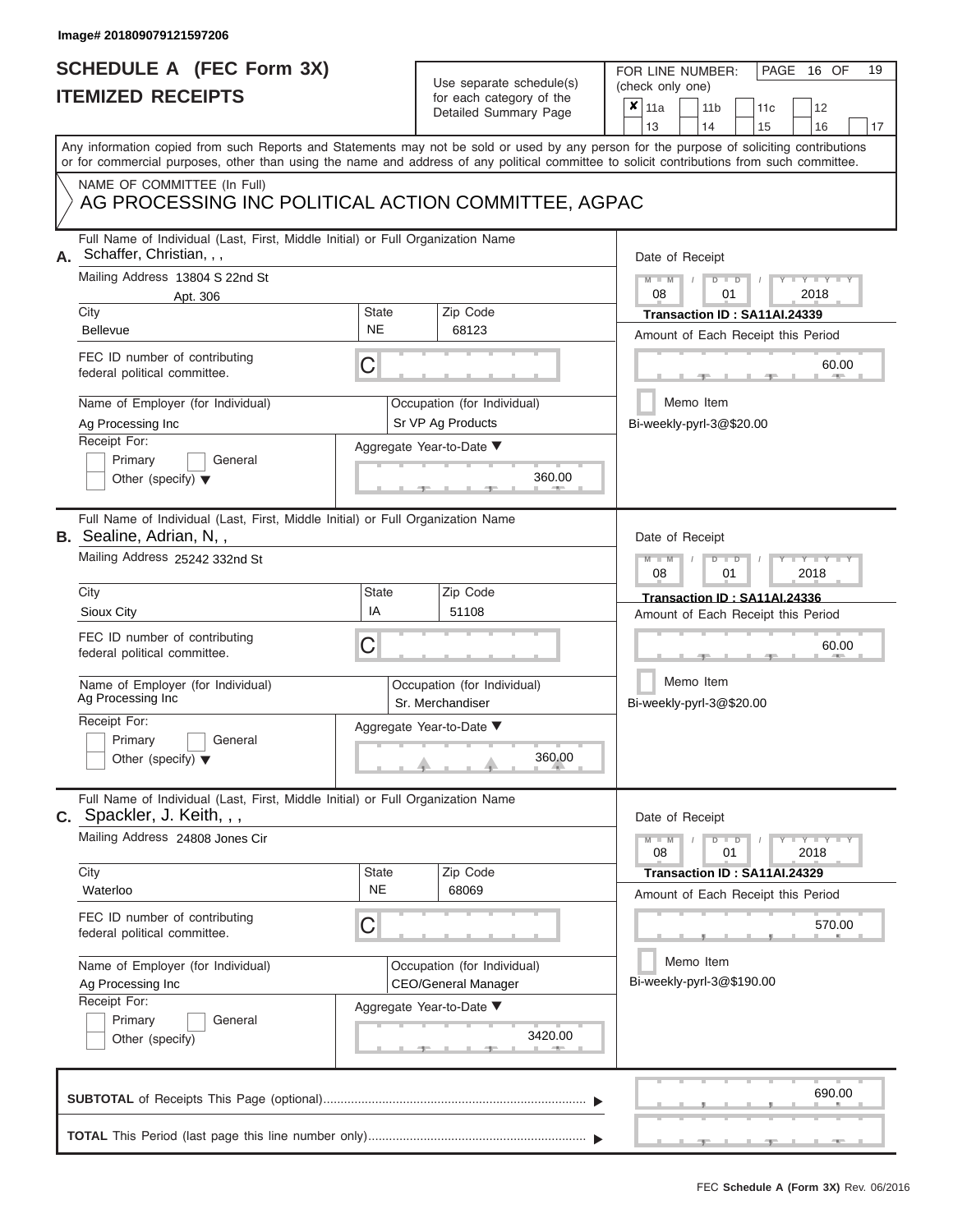# **SCHEDULE A (FEC Form 3X)**

## Use separate schedule(s)

| SCHEDULE A (FEC Form 3X)<br><b>ITEMIZED RECEIPTS</b> |                                                                                                                                                                                                                                                                                         |                                                   | Use separate schedule(s)                                                                            | 19<br>FOR LINE NUMBER:<br>PAGE 17 OF<br>(check only one)                                                                                                |
|------------------------------------------------------|-----------------------------------------------------------------------------------------------------------------------------------------------------------------------------------------------------------------------------------------------------------------------------------------|---------------------------------------------------|-----------------------------------------------------------------------------------------------------|---------------------------------------------------------------------------------------------------------------------------------------------------------|
|                                                      |                                                                                                                                                                                                                                                                                         | for each category of the<br>Detailed Summary Page | $\boldsymbol{x}$<br>11a<br>11 <sub>b</sub><br>12<br>11 <sub>c</sub><br>13<br>14<br>15<br>16<br>17   |                                                                                                                                                         |
|                                                      | Any information copied from such Reports and Statements may not be sold or used by any person for the purpose of soliciting contributions<br>or for commercial purposes, other than using the name and address of any political committee to solicit contributions from such committee. |                                                   |                                                                                                     |                                                                                                                                                         |
|                                                      | NAME OF COMMITTEE (In Full)<br>AG PROCESSING INC POLITICAL ACTION COMMITTEE, AGPAC                                                                                                                                                                                                      |                                                   |                                                                                                     |                                                                                                                                                         |
| А.                                                   | Full Name of Individual (Last, First, Middle Initial) or Full Organization Name<br>Sundvold, Dawn, , ,<br>Mailing Address PO Box 100<br>City<br>IA<br>Manly<br>FEC ID number of contributing<br>С<br>federal political committee.                                                       | State                                             | Zip Code<br>50456                                                                                   | Date of Receipt<br>$M - M$<br>$D$ $D$<br>$Y - Y - I$<br>08<br>01<br>2018<br>Transaction ID: SA11AI.24340<br>Amount of Each Receipt this Period<br>60.00 |
|                                                      | Name of Employer (for Individual)<br>Ag Processing Inc<br>Receipt For:<br>Primary<br>General<br>Other (specify) $\blacktriangledown$                                                                                                                                                    |                                                   | Occupation (for Individual)<br><b>Accounting Supervisor</b><br>Aggregate Year-to-Date ▼<br>360.00   | Memo Item<br>Bi-weekly-pyrl-3@\$20.00                                                                                                                   |
|                                                      | Full Name of Individual (Last, First, Middle Initial) or Full Organization Name<br>B. Twist, Greg, , ,<br>Mailing Address 17417 Walnut<br>City                                                                                                                                          | <b>State</b>                                      | Zip Code                                                                                            | Date of Receipt<br>$M - M$<br>$D$ $D$<br>Y TYT<br>08<br>2018<br>01<br>Transaction ID: SA11AI.24331                                                      |
|                                                      | Omaha<br>FEC ID number of contributing<br>С<br>federal political committee.<br>Name of Employer (for Individual)<br>Ag Processing Inc<br>Receipt For:<br>Primary<br>General<br>Other (specify) $\blacktriangledown$                                                                     | <b>NE</b>                                         | 68130<br>Occupation (for Individual)<br>Sr. VP Transportation<br>Aggregate Year-to-Date ▼<br>900.00 | Amount of Each Receipt this Period<br>150.00<br>Memo Item<br>Bi-weekly-pyrl-3@\$50.00                                                                   |
|                                                      | Full Name of Individual (Last, First, Middle Initial) or Full Organization Name<br><b>C.</b> Wilson, Andrew, J,,<br>Mailing Address 16566 Hascall St.                                                                                                                                   |                                                   | Zip Code                                                                                            | Date of Receipt<br>$M - M$<br>$T - Y = Y - T Y$<br>$D$ $D$<br>01<br>2018<br>08                                                                          |
|                                                      | City<br>Omaha<br>FEC ID number of contributing<br>federal political committee.<br>Name of Employer (for Individual)                                                                                                                                                                     | <b>State</b><br><b>NE</b><br>С                    |                                                                                                     | Transaction ID: SA11AI.24333<br>Amount of Each Receipt this Period<br>75.00<br>Memo Item                                                                |
|                                                      | Ag Processing Inc<br>Receipt For:<br>Primary<br>General<br>Other (specify)                                                                                                                                                                                                              |                                                   | Occupation (for Individual)<br><b>Manager Sales</b><br>Aggregate Year-to-Date ▼<br>450.00           | Bi-weekly-pyrl-3@\$25.00                                                                                                                                |
|                                                      |                                                                                                                                                                                                                                                                                         |                                                   |                                                                                                     | 285.00                                                                                                                                                  |
|                                                      |                                                                                                                                                                                                                                                                                         |                                                   |                                                                                                     |                                                                                                                                                         |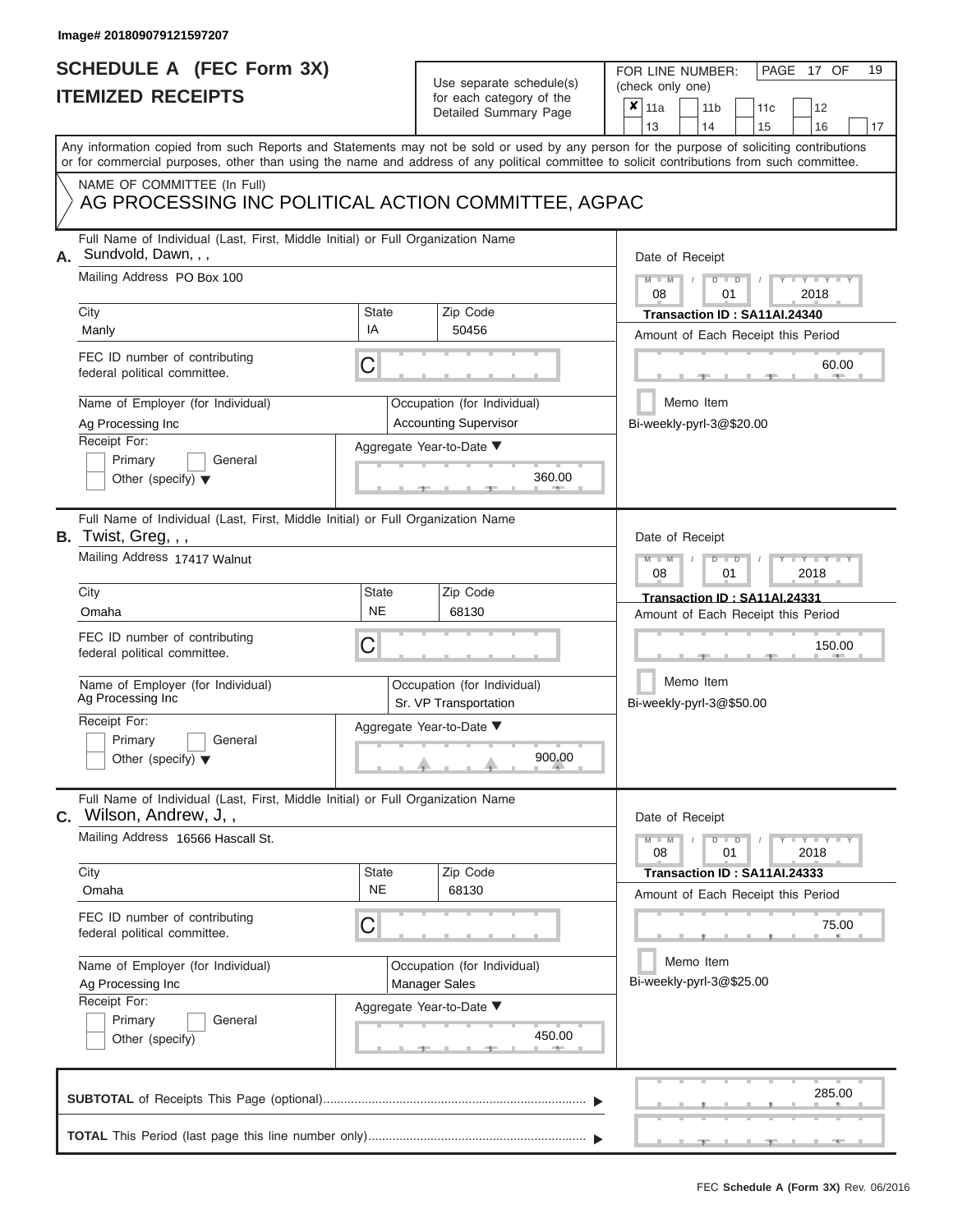## **SCHEDULE A (FEC Form 3X) ITEMIZED RECEIPTS**

## Use separate schedule(s)

| SCHEDULE A (FEC Form 3X)                                                                                       |              | Use separate schedule(s)                              | 19<br>FOR LINE NUMBER:<br>PAGE<br>18 OF                                                                                                                                                                                                                                                 |  |  |  |  |  |
|----------------------------------------------------------------------------------------------------------------|--------------|-------------------------------------------------------|-----------------------------------------------------------------------------------------------------------------------------------------------------------------------------------------------------------------------------------------------------------------------------------------|--|--|--|--|--|
| <b>ITEMIZED RECEIPTS</b>                                                                                       |              | for each category of the                              | (check only one)<br>$\boldsymbol{x}$                                                                                                                                                                                                                                                    |  |  |  |  |  |
|                                                                                                                |              | Detailed Summary Page                                 | 11a<br>11 <sub>b</sub><br>12<br>11 <sub>c</sub><br>13<br>14<br>15<br>16<br>17                                                                                                                                                                                                           |  |  |  |  |  |
|                                                                                                                |              |                                                       | Any information copied from such Reports and Statements may not be sold or used by any person for the purpose of soliciting contributions<br>or for commercial purposes, other than using the name and address of any political committee to solicit contributions from such committee. |  |  |  |  |  |
| NAME OF COMMITTEE (In Full)<br>AG PROCESSING INC POLITICAL ACTION COMMITTEE, AGPAC                             |              |                                                       |                                                                                                                                                                                                                                                                                         |  |  |  |  |  |
| Full Name of Individual (Last, First, Middle Initial) or Full Organization Name<br>Wilwerding, Dave, , ,<br>А. |              |                                                       | Date of Receipt                                                                                                                                                                                                                                                                         |  |  |  |  |  |
| Mailing Address 7910 N 127th Ave<br>City                                                                       | State        | Zip Code                                              | $M - M$ /<br>$D$ $\Box$ $D$<br>Y TY T<br>08<br>01<br>2018<br>Transaction ID: SA11AI.24341                                                                                                                                                                                               |  |  |  |  |  |
| Omaha                                                                                                          | <b>NE</b>    | 68142                                                 | Amount of Each Receipt this Period                                                                                                                                                                                                                                                      |  |  |  |  |  |
| FEC ID number of contributing<br>federal political committee.                                                  | С            |                                                       | 60.00<br><b>ALLEY</b>                                                                                                                                                                                                                                                                   |  |  |  |  |  |
| Name of Employer (for Individual)<br>Ag Processing Inc                                                         |              | Occupation (for Individual)<br>Sr. VP General Council | Memo Item<br>Bi-weekly-pyrl-3@\$20.00                                                                                                                                                                                                                                                   |  |  |  |  |  |
| Receipt For:<br>Primary<br>General                                                                             |              | Aggregate Year-to-Date ▼                              |                                                                                                                                                                                                                                                                                         |  |  |  |  |  |
| Other (specify) $\blacktriangledown$                                                                           |              | 360.00                                                |                                                                                                                                                                                                                                                                                         |  |  |  |  |  |
| Full Name of Individual (Last, First, Middle Initial) or Full Organization Name<br>В.                          |              |                                                       | Date of Receipt                                                                                                                                                                                                                                                                         |  |  |  |  |  |
| <b>Mailing Address</b>                                                                                         |              |                                                       | $M - M$<br>$D$ $\Box$ $D$                                                                                                                                                                                                                                                               |  |  |  |  |  |
| City                                                                                                           | <b>State</b> | Zip Code                                              | Amount of Each Receipt this Period                                                                                                                                                                                                                                                      |  |  |  |  |  |
| FEC ID number of contributing<br>federal political committee.                                                  | C            |                                                       |                                                                                                                                                                                                                                                                                         |  |  |  |  |  |
| Name of Employer (for Individual)                                                                              |              | Occupation (for Individual)                           | Memo Item                                                                                                                                                                                                                                                                               |  |  |  |  |  |
| Receipt For:                                                                                                   |              | Aggregate Year-to-Date ▼                              |                                                                                                                                                                                                                                                                                         |  |  |  |  |  |
| Primary<br>General<br>Other (specify) $\blacktriangledown$                                                     |              | A.                                                    |                                                                                                                                                                                                                                                                                         |  |  |  |  |  |
| Full Name of Individual (Last, First, Middle Initial) or Full Organization Name<br>C.                          |              |                                                       | Date of Receipt                                                                                                                                                                                                                                                                         |  |  |  |  |  |
| <b>Mailing Address</b>                                                                                         |              |                                                       | $M - M$<br>$D$ $\Box$ $D$<br>$Y = Y = Y + Y$                                                                                                                                                                                                                                            |  |  |  |  |  |
| City                                                                                                           | State        | Zip Code                                              | Amount of Each Receipt this Period                                                                                                                                                                                                                                                      |  |  |  |  |  |
| FEC ID number of contributing<br>federal political committee.                                                  | С            |                                                       |                                                                                                                                                                                                                                                                                         |  |  |  |  |  |
| Name of Employer (for Individual)                                                                              |              | Occupation (for Individual)                           | Memo Item                                                                                                                                                                                                                                                                               |  |  |  |  |  |
| Receipt For:<br>Primary<br>General                                                                             |              | Aggregate Year-to-Date ▼                              |                                                                                                                                                                                                                                                                                         |  |  |  |  |  |
| Other (specify)                                                                                                |              | _________________                                     |                                                                                                                                                                                                                                                                                         |  |  |  |  |  |
|                                                                                                                |              |                                                       | 60.00                                                                                                                                                                                                                                                                                   |  |  |  |  |  |
|                                                                                                                |              |                                                       | 3045.00<br>$-1$                                                                                                                                                                                                                                                                         |  |  |  |  |  |